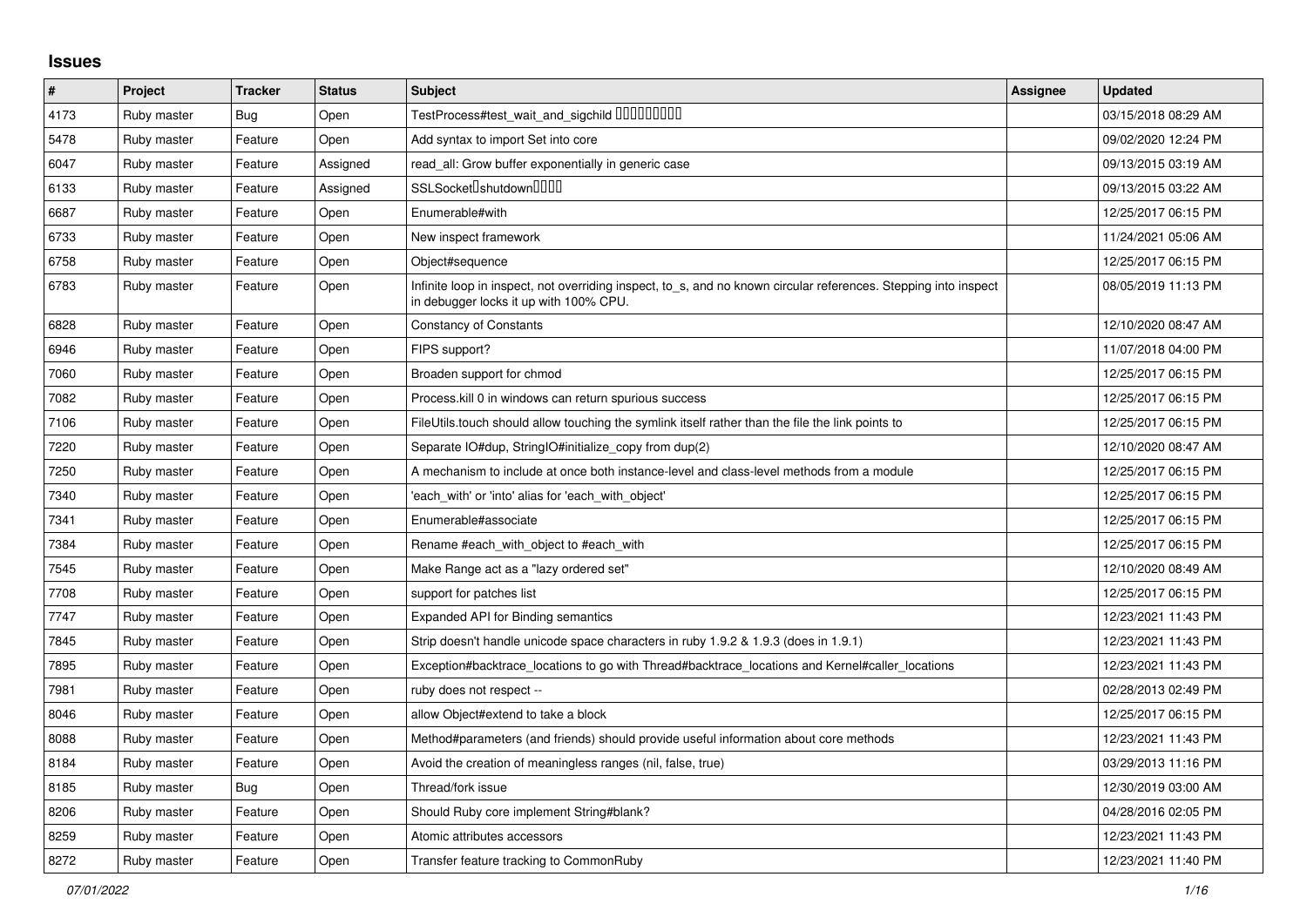| $\sharp$ | Project     | <b>Tracker</b> | <b>Status</b> | <b>Subject</b>                                                                          | <b>Assignee</b> | <b>Updated</b>      |
|----------|-------------|----------------|---------------|-----------------------------------------------------------------------------------------|-----------------|---------------------|
| 8275     | Ruby master | Feature        | Open          | Add Module#public_const_get                                                             |                 | 12/23/2021 11:43 PM |
| 8291     | Ruby master | Feature        | Open          | Allow retrieving the root Fiber of a Thread                                             |                 | 12/23/2021 11:43 PM |
| 8321     | Ruby master | Feature        | Open          | Ripper: I would like coordinates for keywords                                           |                 | 05/10/2013 07:01 PM |
| 8366     | Ruby master | Feature        | Open          | Exception.message take time to execute depending on the instance variables              |                 | 09/22/2014 06:41 AM |
| 8404     | Ruby master | Feature        | Open          | virtual, hooked or read only global variabels for ruby only code too                    |                 | 05/14/2013 09:19 PM |
| 8437     | Ruby master | Feature        | Open          | custom operators, unicode                                                               |                 | 08/30/2015 03:05 AM |
| 8452     | Ruby master | Feature        | Open          | Kernel#otherwise to rewrite code like (obj    default_obj).do_smth                      |                 | 05/26/2013 08:41 PM |
| 8494     | Ruby master | Feature        | Open          | Safe method for defensive copies. alternative to 'dup'                                  |                 | 06/05/2013 04:26 PM |
| 8506     | Ruby master | Feature        | Open          | Object#iter_for / Object#to_iter                                                        |                 | 06/10/2013 05:21 PM |
| 8544     | Ruby master | Feature        | Open          | OpenURI should open 'file://' URIs                                                      |                 | 12/12/2015 04:30 PM |
| 8564     | Ruby master | Feature        | Open          | Extend Module#attr methods                                                              |                 | 02/05/2015 07:39 PM |
| 8566     | Ruby master | Feature        | Open          | [PATCH] Allow to configure additional preludes                                          |                 | 12/10/2014 01:13 PM |
| 8570     | Ruby master | Feature        | Open          | Better mechanisms to safely load classes concurrently                                   |                 | 12/23/2021 11:43 PM |
| 8598     | Ruby master | Feature        | Open          | Expose information whether a timezone offset has been explicitly set on DateTime object |                 | 07/03/2013 08:27 PM |
| 8614     | Ruby master | Feature        | Open          | Object#singleton_class with a block                                                     |                 | 07/12/2013 10:14 AM |
| 8619     | Ruby master | Feature        | Open          | <b>Standard Profiling API</b>                                                           |                 | 12/23/2021 11:43 PM |
| 8626     | Ruby master | Feature        | Open          | Add a Set coercion method to the standard lib: Set(possible_set)                        |                 | 12/23/2021 11:43 PM |
| 8635     | Ruby master | Feature        | Open          | attr accessor with default block                                                        |                 | 12/23/2021 11:43 PM |
| 8640     | Ruby master | Feature        | Open          | Add Time#elapsed to return nanoseconds since creation                                   |                 | 12/23/2021 11:43 PM |
| 8681     | Ruby master | Feature        | Open          | Net::HTTP should set TCP_NODELAY for requests with body                                 |                 | 12/23/2021 11:43 PM |
| 8688     | Ruby master | Feature        | Open          | #sprintf should accept strings as keys                                                  |                 | 07/26/2013 02:33 AM |
| 8714     | Ruby master | Feature        | Open          | Non-interpolated regular expression literal                                             |                 | 08/02/2013 08:00 PM |
| 8751     | Ruby master | Feature        | Open          | Add offsets to method#source_location                                                   |                 | 12/23/2021 11:43 PM |
| 8772     | Ruby master | Feature        | Open          | Hash alias #  merge, and the case for Hash and Array polymorphism                       |                 | 12/25/2017 06:15 PM |
| 8786     | Ruby master | Feature        | Open          | Process.clock_gettime(:realtime)                                                        |                 | 08/15/2013 10:33 PM |
| 8807     | Ruby master | Feature        | Open          | Custom literals                                                                         |                 | 12/10/2020 08:53 AM |
| 8827     | Ruby master | Feature        | Open          | A method that flips the receiver and the first argument                                 |                 | 08/29/2013 05:59 AM |
| 8834     | Ruby master | Feature        | Open          | Kernel#load_relative                                                                    |                 | 04/18/2019 11:41 PM |
| 8848     | Ruby master | Feature        | Open          | Syntax for binary strings                                                               |                 | 12/23/2021 11:43 PM |
| 8853     | Ruby master | Feature        | Open          | Should String#sub(pattern) returns an Enumerator?                                       |                 | 07/13/2019 12:32 AM |
| 8862     | Ruby master | Feature        | Open          | getoptlong to accept user-provided commandline                                          |                 | 09/04/2013 09:53 PM |
| 8896     | Ruby master | Feature        | Open          | #tap with missing block                                                                 |                 | 12/23/2021 11:43 PM |
| 8921     | Ruby master | Feature        | Open          | Allow select, reject, etc to accept a regex                                             |                 | 04/04/2020 05:57 AM |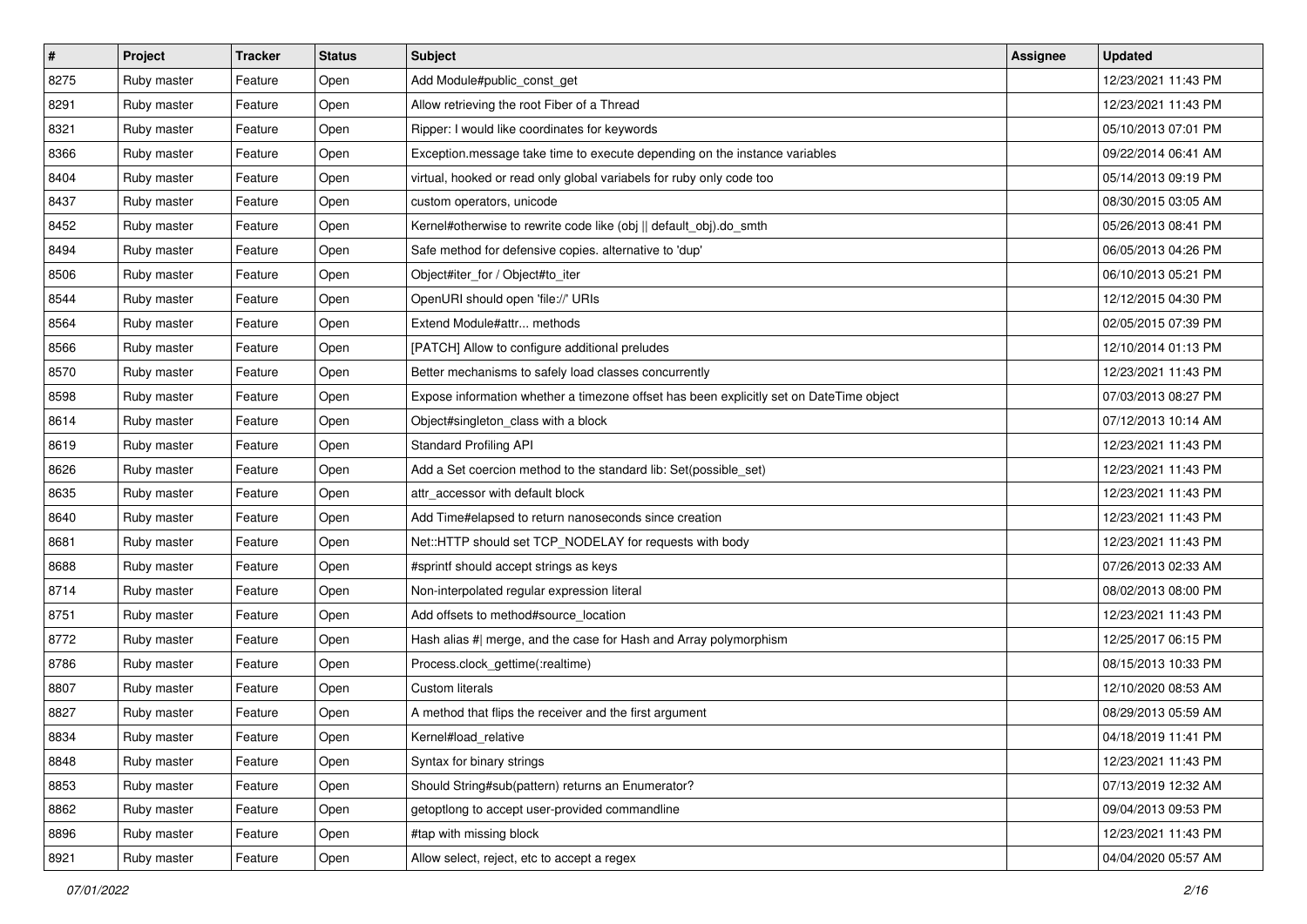| $\vert$ # | Project     | <b>Tracker</b> | <b>Status</b> | <b>Subject</b>                                                                                                                         | <b>Assignee</b> | <b>Updated</b>      |
|-----------|-------------|----------------|---------------|----------------------------------------------------------------------------------------------------------------------------------------|-----------------|---------------------|
| 8947      | Ruby master | Feature        | Open          | make alias, alias method, attr * return name of the alias                                                                              |                 | 12/23/2021 11:43 PM |
| 8961      | Ruby master | Feature        | Open          | Synchronizable module to easily wrap methods in a mutex                                                                                |                 | 12/23/2021 11:43 PM |
| 8967      | Ruby master | Feature        | Open          | add uninclude and unextend method                                                                                                      |                 | 09/30/2013 02:18 PM |
| 8970      | Ruby master | Feature        | Open          | Array.zip and Array.product                                                                                                            |                 | 09/12/2019 03:40 AM |
| 8987      | Ruby master | Feature        | Open          | map/collect extension which handles arguments                                                                                          |                 | 01/05/2018 09:00 PM |
| 8994      | Ruby master | Feature        | Open          | add methods for Float to get if an NaN is quiet or not, also add class methods for Float to "generate" an<br>quiet NaN and an loud NaN |                 | 10/21/2019 10:38 PM |
| 9049      | Ruby master | Feature        | Open          | Shorthands (a:b, *) for inclusive indexing                                                                                             |                 | 03/15/2018 12:26 AM |
| 9095      | Ruby master | Feature        | Open          | Allow `Symbol#to_proc` to take arguments                                                                                               |                 | 11/10/2013 04:25 AM |
| 9111      | Ruby master | Feature        | Open          | Encoding-free String comparison                                                                                                        |                 | 11/21/2013 04:35 PM |
| 9116      | Ruby master | Feature        | Open          | String#rsplit missing                                                                                                                  |                 | 04/27/2017 10:00 AM |
| 9145      | Ruby master | Feature        | Open          | Queue#pop(true) return nil if empty instead of raising ThreadError                                                                     |                 | 01/01/2018 07:41 PM |
| 9174      | Ruby master | Feature        | Open          | value receiving block for Hash#has_key?                                                                                                |                 | 11/29/2013 06:33 AM |
| 9185      | Ruby master | Feature        | Open          | Add alias_class_method or class_alias functionality                                                                                    |                 | 01/05/2018 09:00 PM |
| 9189      | Ruby master | <b>Bug</b>     | Assigned      | Build failure on Windows in case of nonascii TEMP environment.                                                                         |                 | 01/05/2018 09:00 PM |
| 9253      | Ruby master | Feature        | Open          | Regexp named match and case statement                                                                                                  |                 | 01/05/2018 09:00 PM |
| 9260      | Ruby master | Feature        | Open          | make FileUtils.rm_rf raise on errors                                                                                                   |                 | 12/19/2013 12:27 AM |
| 9355      | Ruby master | Feature        | Open          | Re: Rename method_id to method_name in TracePoint class                                                                                |                 | 07/12/2019 03:45 AM |
| 9400      | Ruby master | Feature        | Open          | Respect constant lookup when using `raise`                                                                                             |                 | 07/12/2019 03:36 AM |
| 9401      | Ruby master | Feature        | Open          | Yet another syntax for literal anonymous functions (lambdas)                                                                           |                 | 12/23/2021 11:43 PM |
| 9402      | Ruby master | Feature        | Open          | A syntax to specify the default value of a hash                                                                                        |                 | 12/23/2021 11:43 PM |
| 9435      | Ruby master | Bug            | Open          | Kernel.system problem                                                                                                                  |                 | 12/30/2019 03:00 AM |
| 9445      | Ruby master | Feature        | Open          | Support emitting 1.9 Symbol keyword Hash syntax when pretty printing Hashes                                                            |                 | 01/24/2014 06:01 AM |
| 9515      | Ruby master | Feature        | Open          | IO.each`and `CSV.each`                                                                                                                 |                 | 01/04/2020 05:41 PM |
| 9516      | Ruby master | Misc           | Open          | Consolidate all deprecation messages to one or more helper methods                                                                     |                 | 02/13/2014 05:11 PM |
| 9522      | Ruby master | Feature        | Open          | Float("NaN"), Float("Infinity")                                                                                                        |                 | 02/16/2014 05:36 AM |
| 9527      | Ruby master | Feature        | Open          | make Net::HTTP.get print not only to \$stdout but to an IO as a parameter                                                              |                 | 02/23/2014 06:04 AM |
| 9553      | Ruby master | Feature        | Open          | Make argument validation routine of a method an object                                                                                 |                 | 02/22/2014 07:58 AM |
| 9556      | Ruby master | Feature        | Open          | Add HTTP#get block functionality to HTTP.get                                                                                           |                 | 02/23/2014 05:53 AM |
| 9557      | Ruby master | Feature        | Open          | Enumerator#next and Enumerator#peek with argument                                                                                      |                 | 04/11/2014 07:00 PM |
| 9585      | Ruby master | Feature        | Open          | Add Object#in? to make ruby easier to read                                                                                             |                 | 03/15/2014 04:49 PM |
| 9613      | Ruby master | Feature        | Open          | Warn about unsafe ossl ciphers                                                                                                         |                 | 09/13/2015 03:27 AM |
| 9667      | Ruby master | Feature        | Open          | Optimization of __FILE__ and __dir__                                                                                                   |                 | 03/25/2014 04:48 AM |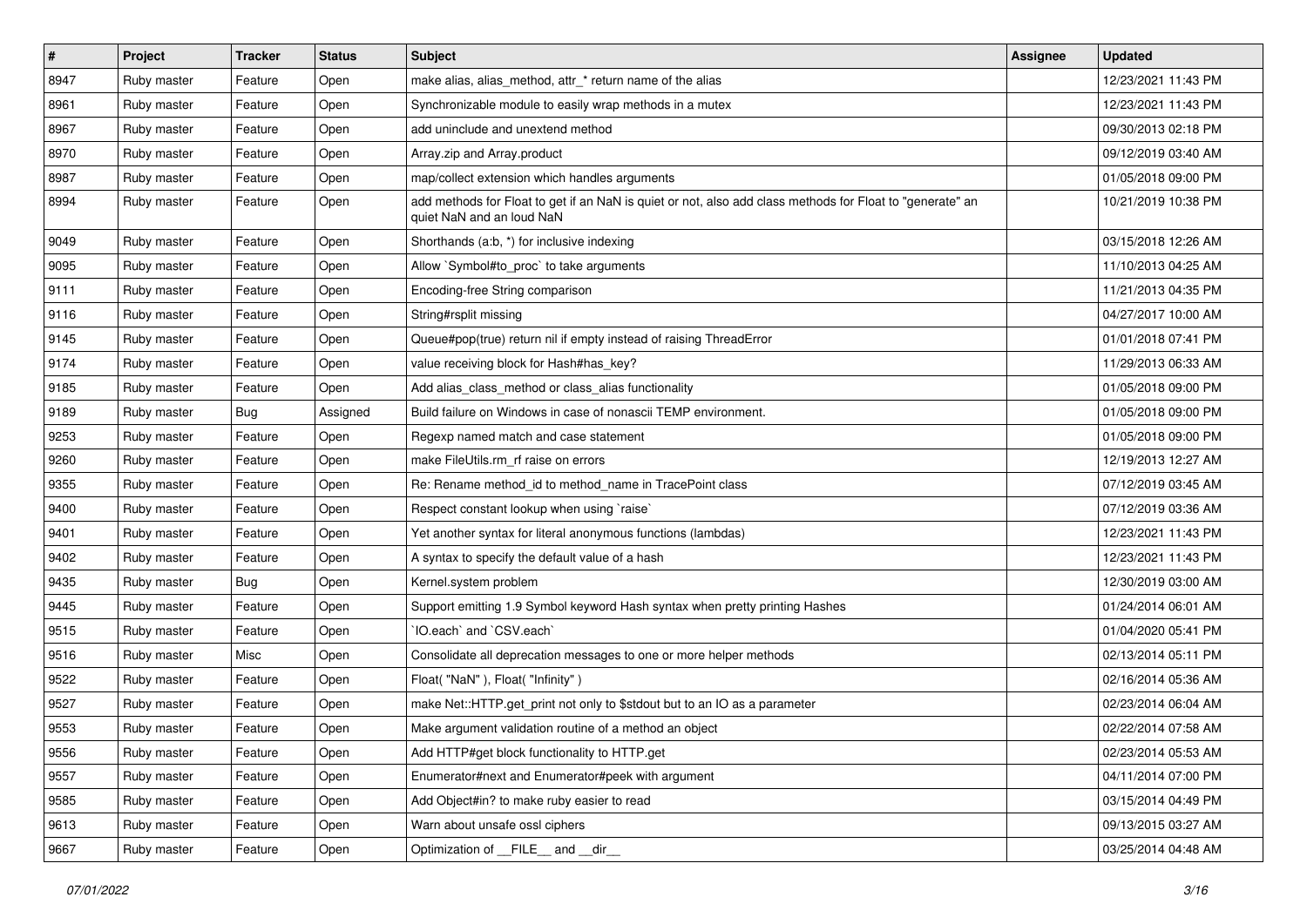| $\vert$ # | Project     | <b>Tracker</b> | <b>Status</b> | Subject                                                                                                                                                                           | Assignee | <b>Updated</b>      |
|-----------|-------------|----------------|---------------|-----------------------------------------------------------------------------------------------------------------------------------------------------------------------------------|----------|---------------------|
| 9686      | Ruby master | Feature        | Open          | Syntax for symbols used in hashes                                                                                                                                                 |          | 12/23/2021 11:43 PM |
| 9724      | Ruby master | Misc           | Open          | Warnings in Ruby: allow per-file directives to i.e. suppress warnings                                                                                                             |          | 04/10/2014 06:21 PM |
| 9725      | Ruby master | Feature        | Open          | Do not inspect NameError target object unless verbose                                                                                                                             |          | 05/08/2015 02:18 AM |
| 9760      | Ruby master | Bug            | Open          | mkmf does not allow for linking against custom libraries when a system library is present                                                                                         |          | 05/24/2016 08:11 AM |
| 9779      | Ruby master | Feature        | Open          | Add Module#descendents                                                                                                                                                            |          | 01/05/2018 09:00 PM |
| 9784      | Ruby master | Feature        | Open          | Alias URI#merge to URI#join                                                                                                                                                       |          | 04/29/2014 05:42 AM |
| 9804      | Ruby master | Feature        | Open          | File::CREATE as a synonym for File::CREAT                                                                                                                                         |          | 12/23/2021 11:43 PM |
| 9807      | Ruby master | Feature        | Open          | String.new with block                                                                                                                                                             |          | 05/07/2014 05:54 AM |
| 9830      | Ruby master | Feature        | Assigned      | Support for GOST private/public keys                                                                                                                                              |          | 09/13/2015 03:10 AM |
| 9832      | Ruby master | Misc           | Open          | better concurrency in threads                                                                                                                                                     |          | 05/12/2014 12:33 PM |
| 9853      | Ruby master | Feature        | Open          | Please consider quoted generation of hash like in %h(foo bar bee blaa)                                                                                                            |          | 05/19/2014 04:43 PM |
| 9871      | Ruby master | Feature        | Open          | load a ruby library which doesn't have extension                                                                                                                                  |          | 05/28/2014 10:07 AM |
| 9887      | Ruby master | Feature        | Open          | Add uninclude please                                                                                                                                                              |          | 05/31/2014 01:33 PM |
| 9909      | Ruby master | Feature        | Open          | why shouldn't constant lookup check the nesting of module's name                                                                                                                  |          | 06/07/2014 02:18 AM |
| 9918      | Ruby master | Feature        | Open          | Exception#cause should be shown in output and #inspect                                                                                                                            |          | 07/13/2015 02:32 PM |
| 9929      | Ruby master | Feature        | Open          | add with_default method to Hash                                                                                                                                                   |          | 06/11/2014 12:08 AM |
| 9941      | Ruby master | Feature        | Open          | Issue a warning when `module` or `class` keyword causes re-initialization of a constant that will become the<br>module/class name, instead of creating/reopening the module/class |          | 12/23/2021 11:43 PM |
| 9947      | Ruby master | Feature        | Open          | Make `Object#send` and `Object#method` private                                                                                                                                    |          | 12/23/2021 11:43 PM |
| 9953      | Ruby master | Feature        | Open          | set trace func values which could be frozen or symbols                                                                                                                            |          | 06/19/2014 10:44 PM |
| 9992      | Ruby master | Feature        | Open          | Access Modifiers (Internal Interfaces)                                                                                                                                            |          | 12/18/2017 03:04 PM |
| 10000     | Ruby master | Feature        | Open          | format width and precision with symbol hash                                                                                                                                       |          | 07/01/2014 01:25 AM |
| 10051     | Ruby master | Feature        | Open          | nbsp isn't remove with trim                                                                                                                                                       |          | 07/17/2014 08:02 AM |
| 10152     | Ruby master | Feature        | Open          | String#strip doesn't remove non-breaking space                                                                                                                                    |          | 04/12/2015 07:36 PM |
| 10168     | Ruby master | Feature        | Open          | Native Object#inspect method should single quote strings that don't need to be double quoted                                                                                      |          | 01/01/2016 08:27 PM |
| 10175     | Ruby master | Feature        | Open          | There's no reason to prefer Proc.new over Kernel#proc anymore                                                                                                                     |          | 11/10/2014 11:07 PM |
| 10176     | Ruby master | Feature        | Open          | Document how to perform net/http calls in parallel                                                                                                                                |          | 08/27/2014 10:46 PM |
| 10177     | Ruby master | Feature        | Open          | Hash#has_key? and Hash#has_value? should be deprecated                                                                                                                            |          | 09/19/2014 06:01 PM |
| 10179     | Ruby master | Feature        | Open          | Net::HTTP::Get.new("https://google.com").basic_auth(user_name, password) should throw exception<br>stating the need to set use ssl to true                                        |          | 09/13/2015 03:25 AM |
| 10181     | Ruby master | Feature        | Open          | New method File.openat()                                                                                                                                                          |          | 10/22/2015 12:12 PM |
| 10183     | Ruby master | Feature        | Open          | An alternative name for method `class`                                                                                                                                            |          | 10/31/2017 11:42 AM |
| 10215     | Ruby master | Feature        | Open          | prohibit subclassing for classes without allocator in Ruby                                                                                                                        |          | 09/08/2014 07:29 AM |
| 10217     | Ruby master | Feature        | Open          | Dir constructor similar to Pathname constructor                                                                                                                                   |          | 12/23/2021 11:43 PM |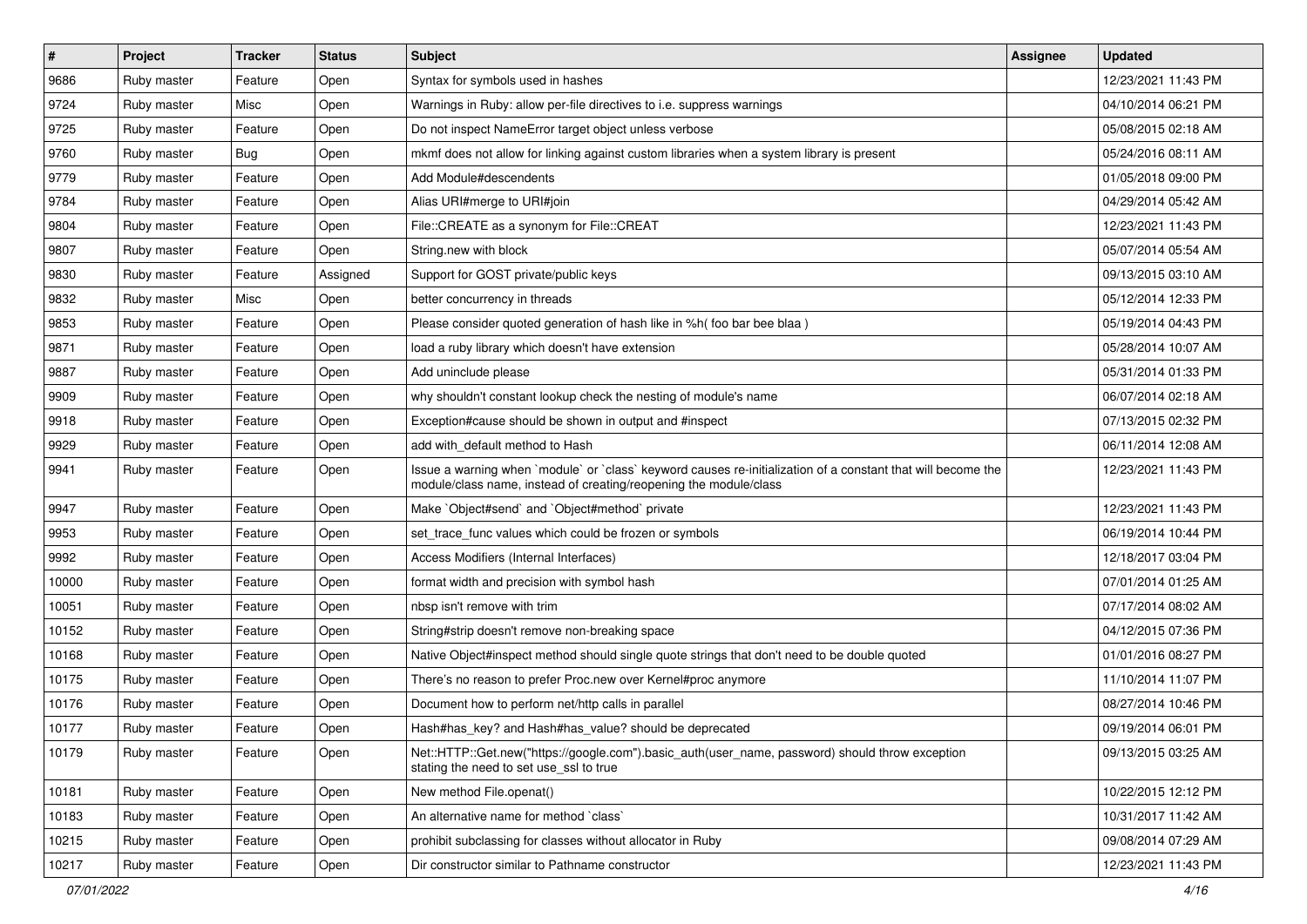| #     | Project     | <b>Tracker</b> | <b>Status</b> | Subject                                                                                                                            | Assignee | <b>Updated</b>      |
|-------|-------------|----------------|---------------|------------------------------------------------------------------------------------------------------------------------------------|----------|---------------------|
| 10225 | Ruby master | Feature        | Open          | [PATCH] *math.c: New method Math.normcdf                                                                                           |          | 01/05/2018 09:01 PM |
| 10237 | Ruby master | Feature        | Open          | Transform all elements of one Encoding into another Encoding for Array and Hash                                                    |          | 01/05/2018 09:01 PM |
| 10251 | Ruby master | Feature        | Open          | URI: Support wildcards (globbing) in no_proxy                                                                                      |          | 12/16/2015 05:22 AM |
| 10255 | Ruby master | Feature        | Open          | Math.log: check domain of base argument                                                                                            |          | 01/27/2015 02:32 AM |
| 10273 | Ruby master | Feature        | Open          | Immutable Ruby                                                                                                                     |          | 12/23/2021 11:43 PM |
| 10305 | Ruby master | Feature        | Open          | Method for resolving all autoload statements / Add warning on autoload when used with chroot                                       |          | 09/29/2014 02:05 PM |
| 10308 | Ruby master | Feature        | Open          | Pipes in Ruby                                                                                                                      |          | 09/30/2014 11:21 PM |
| 10312 | Ruby master | Misc           | Open          | - Give people more control over how the ruby parser sees code and lexical code elements (valid/invalid<br>toggle options) + macros |          | 01/20/2016 05:14 PM |
| 10318 | Ruby master | Feature        | Open          | [PATCH 0/n] Let underscore be positionally matched arg to omit binding obvious variable.                                           |          | 12/10/2020 08:53 AM |
| 10320 | Ruby master | Feature        | Open          | require into module                                                                                                                |          | 06/10/2021 08:15 AM |
| 10327 | Ruby master | Feature        | Open          | Bool/False/True module for '==='                                                                                                   |          | 10/15/2014 02:42 PM |
| 10331 | Ruby master | Feature        | Open          | String#to_r to recognize negative denominators                                                                                     |          | 10/06/2014 02:44 PM |
| 10332 | Ruby master | Feature        | Open          | Rational literal for mixed fractions                                                                                               |          | 10/06/2014 02:55 PM |
| 10343 | Ruby master | Feature        | Open          | Postfix notations for `when` and `else` inside `case` statement                                                                    |          | 10/08/2014 05:25 PM |
| 10366 | Ruby master | Feature        | Open          | New inspection form for rational                                                                                                   |          | 10/11/2014 12:50 AM |
| 10370 | Ruby master | Feature        | Open          | [PATCH] We don't need to check whether rb_block_call exists                                                                        |          | 01/29/2019 06:46 PM |
| 10371 | Ruby master | Feature        | Open          | Use Thread#handle_interrupt in MonitorMixin                                                                                        |          | 12/23/2021 11:43 PM |
| 10378 | Ruby master | Feature        | Open          | [PATCH $0/3$ ] It's better $(1 + 0i)$ .real? return true                                                                           |          | 01/05/2018 09:01 PM |
| 10386 | Ruby master | Feature        | Open          | [PATCH 3/3] There is little possibility of using m_sqrt at complex.c                                                               |          | 11/10/2014 11:10 PM |
| 10391 | Ruby master | Feature        | Open          | Provide %eISO-8859-1'string \xAA literal' string literals with explicit encoding                                                   |          | 10/28/2014 10:27 AM |
| 10424 | Ruby master | Misc           | Open          | Error message when sorting NaN                                                                                                     |          | 10/25/2014 02:13 PM |
| 10425 | Ruby master | Feature        | Open          | A predicate method to tell if a number is near another                                                                             |          | 10/26/2014 01:47 AM |
| 10426 | Ruby master | Feature        | Open          | A predicate to express congruence                                                                                                  |          | 11/14/2014 02:11 AM |
| 10436 | Ruby master | Bug            | Open          | ruby -c and ripper inconsistency: m(&nil) {}                                                                                       |          | 08/27/2019 12:08 AM |
| 10455 | Ruby master | Feature        | Open          | [PATCH 0/n] Combine interface for creating new matrix                                                                              |          | 10/29/2014 10:17 PM |
| 10473 | Ruby master | Feature        | Open          | Change Date#to datetime to use local time                                                                                          |          | 07/23/2021 07:08 PM |
| 10474 | Ruby master | Feature        | Open          | [PATCH 1/1] Refactoring math.c (Combined some macros into one macro)                                                               |          | 11/10/2014 10:29 PM |
| 10477 | Ruby master | Feature        | Open          | Implicit interfaces                                                                                                                |          | 12/23/2021 11:43 PM |
| 10503 | Ruby master | Feature        | Open          | introduce InvalidPercentEncoding error for failed URI parsing                                                                      |          | 01/05/2018 09:01 PM |
| 10505 | Ruby master | Feature        | Open          | [PATCH 2/n] DDDDDDDD./Object#eql? with block. (ja/en)                                                                              |          | 11/13/2014 05:52 PM |
| 10519 | Ruby master | Feature        | Open          | <b>TLS Renegotiation</b>                                                                                                           |          | 09/13/2015 03:29 AM |
| 10528 | Ruby master | Feature        | Open          | Allow line breaks instead of commas in arrays, hashes, argument lists, etc.                                                        |          | 12/23/2021 11:43 PM |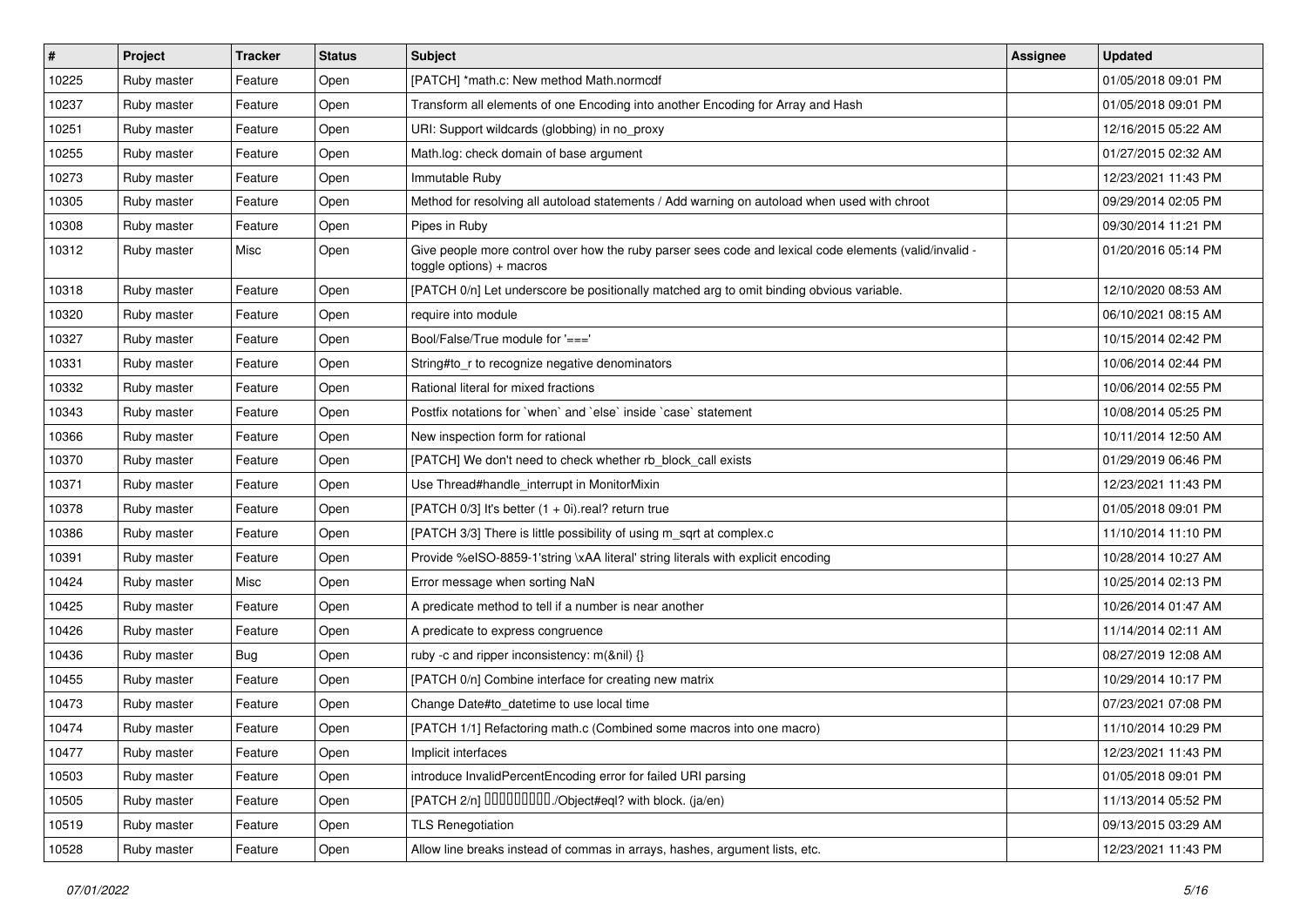| $\vert$ # | Project     | <b>Tracker</b> | <b>Status</b> | Subject                                                                                     | Assignee | <b>Updated</b>      |
|-----------|-------------|----------------|---------------|---------------------------------------------------------------------------------------------|----------|---------------------|
| 10548     | Ruby master | Feature        | Open          | remove callcc (Callcc is now going obsoleted. Please use Fiber.)                            |          | 04/18/2022 09:07 AM |
| 10552     | Ruby master | Feature        | Open          | [PATCH] Add Enumerable#frequencies and Enumerable#relative_frequencies                      |          | 11/30/2014 11:56 AM |
| 10561     | Ruby master | Feature        | Open          | Improve function of Thread::Backtrace::Location #path and #absolute_path                    |          | 09/24/2020 09:39 AM |
| 10585     | Ruby master | Feature        | Open          | struct: speedup struct.attr = $v$ for first 10 attributes and struct[:attr] for big structs |          | 06/30/2015 08:18 PM |
| 10589     | Ruby master | Feature        | Open          | [TracePoint API] Make THREAD_{BEGIN, END} events return some context information            |          | 12/11/2014 04:27 PM |
| 10602     | Ruby master | Feature        | Open          | Support multithreaded profiling                                                             |          | 07/09/2019 01:24 AM |
| 10634     | Ruby master | Feature        | Open          | Baselining with Benchmark                                                                   |          | 12/23/2021 11:43 PM |
| 10645     | Ruby master | Feature        | Open          | Consider adding support of .first to MatchData object like MatchData[0]                     |          | 12/25/2014 06:50 AM |
| 10658     | Ruby master | Feature        | Open          | ThreadGroup local variables                                                                 |          | 01/28/2016 07:20 AM |
| 10663     | Ruby master | Feature        | Open          | Consider adding support for String input to File. methods                                   |          | 01/05/2015 12:47 AM |
| 10683     | Ruby master | Feature        | Open          | fix inconsistent behavior of Kernel. Hash()                                                 |          | 01/02/2015 06:00 AM |
| 10701     | Ruby master | Feature        | Open          | Class: Array 2 New methods                                                                  |          | 01/08/2015 07:21 AM |
| 10726     | Ruby master | Feature        | Open          | [PATCH 4/4] * New methods: Set#power                                                        |          | 01/28/2015 07:48 AM |
| 10728     | Ruby master | Feature        | Open          | Warning for Fixnum#size to use RbConfig::SIZEOF['long']                                     |          | 01/11/2015 04:23 PM |
| 10729     | Ruby master | Feature        | Open          | Array method to subtract in place                                                           |          | 01/11/2015 02:29 PM |
| 10755     | Ruby master | Feature        | Open          | Use rb_define_alias instead of rb_define_method for rb_cHash                                |          | 07/27/2021 11:09 AM |
| 10770     | Ruby master | Feature        | Open          | chr and ord behavior for ill-formed byte sequences and surrogate code points                |          | 01/22/2015 10:19 AM |
| 10783     | Ruby master | Misc           | Open          | String#concat has an "appending" behavior                                                   |          | 08/08/2018 03:08 AM |
| 10791     | Ruby master | Misc           | Assigned      | [PATCH 1/1] Remove unnecessary passing value from doc for Observable                        |          | 08/10/2018 10:51 AM |
| 10793     | Ruby master | Feature        | Open          | Infrastructure/Release-Management: Sign releases                                            |          | 02/12/2016 09:20 PM |
| 10829     | Ruby master | Feature        | Open          | Add to_proc method to the Array class                                                       |          | 12/23/2021 11:43 PM |
| 10851     | Ruby master | Feature        | Open          | Introduce Regexp#fetch                                                                      |          | 02/13/2015 11:15 AM |
| 10863     | Ruby master | Feature        | Open          | allow protected class methods to be callable from instance methods                          |          | 04/01/2015 06:11 PM |
| 10869     | Ruby master | Feature        | Open          | Add support for option to pre-compile Ruby files                                            |          | 02/23/2015 11:08 AM |
| 10879     | Ruby master | Feature        | Open          | UnboundMethod#to_proc                                                                       |          | 02/21/2015 07:56 PM |
| 10882     | Ruby master | Feature        | Open          | Provide Levenshtein distance implementation as part of stdlib                               |          | 02/26/2015 03:56 PM |
| 10927     | Ruby master | Feature        | Open          | [PATCH] Add default empty string to string replacements                                     |          | 03/04/2015 10:49 AM |
| 10949     | Ruby master | Feature        | Open          | Time is WB unprotected                                                                      |          | 07/23/2015 05:55 PM |
| 10983     | Ruby master | Misc           | Open          | Why blocks make Ruby methods 439% slower?                                                   |          | 11/10/2015 06:21 AM |
| 11026     | Ruby master | Feature        | Open          | How atomic should dynamic regexp with "once" flag be?                                       |          | 12/23/2021 11:43 PM |
| 11064     | Ruby master | Bug            | Open          | #singleton_methods for objects with special singleton_class returns an empty array          |          | 01/31/2022 05:02 AM |
| 11100     | Ruby master | Feature        | Open          | Permit multiple captures with String [Regexp, ]                                             |          | 01/24/2016 08:42 AM |
| 11129     | Ruby master | Feature        | Open          | block-level hash destructuring only works for the last argument                             |          | 07/07/2019 05:11 AM |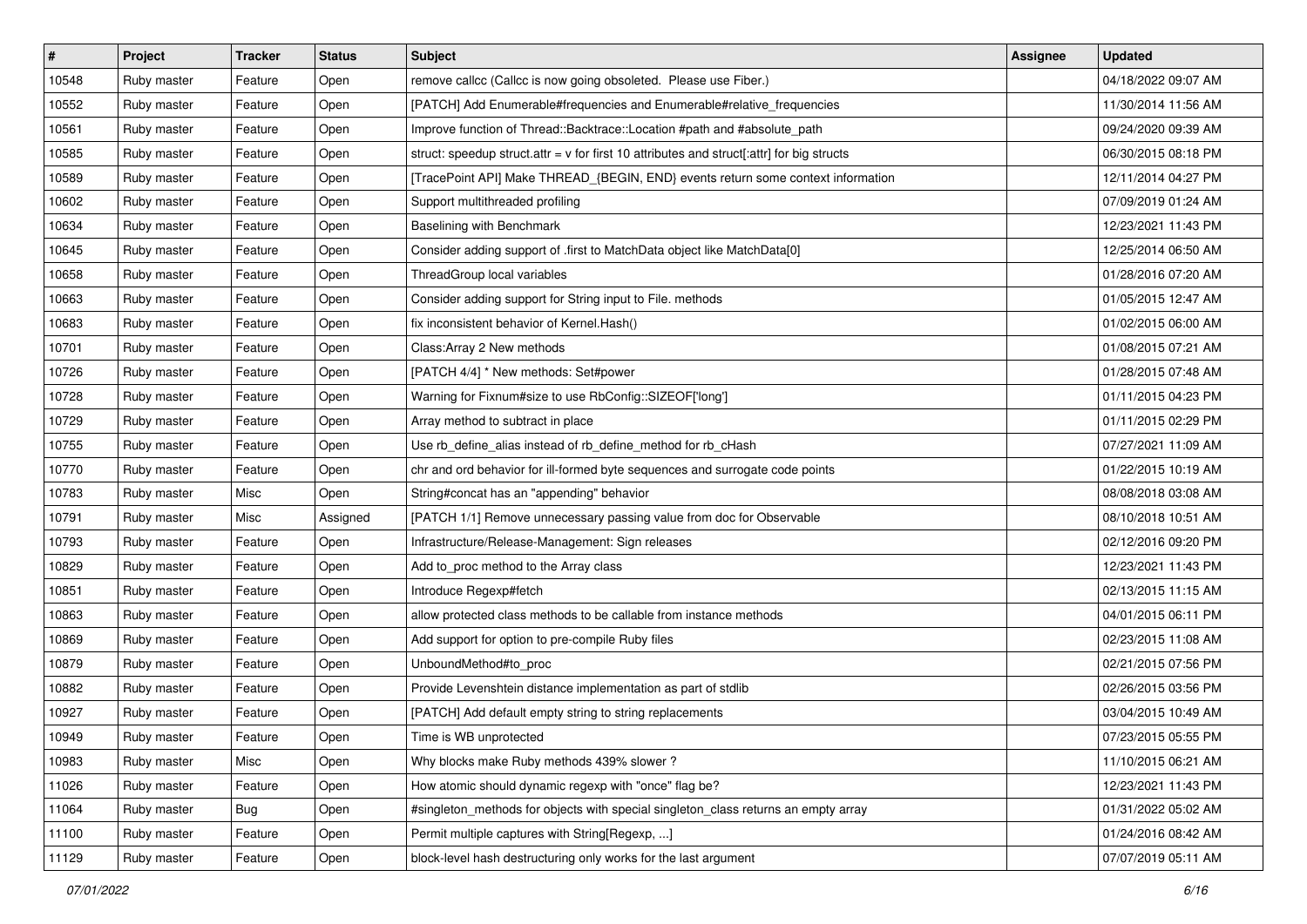| $\vert$ # | Project     | <b>Tracker</b> | <b>Status</b> | <b>Subject</b>                                                                                                     | <b>Assignee</b> | <b>Updated</b>      |
|-----------|-------------|----------------|---------------|--------------------------------------------------------------------------------------------------------------------|-----------------|---------------------|
| 11148     | Ruby master | Feature        | Open          | Add a way to require files, but not raise an exception when the file isn't found                                   |                 | 05/13/2015 05:57 PM |
| 11177     | Ruby master | <b>Bug</b>     | Open          | <b>DATALEOFILILILILILI</b>                                                                                         |                 | 05/25/2015 03:49 AM |
| 11183     | Ruby master | <b>Bug</b>     | Open          |                                                                                                                    |                 | 05/26/2015 08:32 AM |
| 11230     | Ruby master | Bug            | Open          | Should rb_struct_s_members() be public API?                                                                        |                 | 04/17/2021 05:06 PM |
| 11262     | Ruby master | Feature        | Open          | Make more objects behave like "Functions"                                                                          |                 | 12/28/2019 09:47 PM |
| 11273     | Ruby master | Feature        | Open          | [PATCH] Make it possible to 'load' from a FIFO file                                                                |                 | 07/23/2019 05:45 PM |
| 11295     | Ruby master | Misc           | Open          | Request for comments about error messages                                                                          |                 | 10/22/2015 09:12 AM |
| 11305     | Ruby master | Feature        | Open          | [ipaddr] include the IP address in question within the InvalidAddressError exception message                       |                 | 06/25/2015 04:25 AM |
| 11309     | Ruby master | Feature        | Open          | Iterator over string matches                                                                                       |                 | 07/01/2015 08:35 AM |
| 11315     | Ruby master | Feature        | Open          | [PATCH] Add Array#^ for parity with other set-like operations.                                                     |                 | 06/29/2015 05:05 AM |
| 11323     | Ruby master | Feature        | Open          | Documentation update on how uniq works / guarantee of order                                                        |                 | 07/02/2015 03:34 AM |
| 11347     | Ruby master | Feature        | Open          | Errors with cause not reported properly to console                                                                 |                 | 07/15/2015 04:39 PM |
| 11355     | Ruby master | Misc           | Open          | Exceptions inheriting from Timeout:: Error should behave the same way                                              |                 | 07/15/2015 04:59 PM |
| 11361     | Ruby master | Feature        | Open          | proposal for easy method to nil-guard for generated variable name.                                                 |                 | 02/21/2016 12:01 PM |
| 11373     | Ruby master | Feature        | Open          | Add command line option to query valid values for --dump                                                           |                 | 07/27/2021 11:09 AM |
| 11388     | Ruby master | Feature        | Open          | SMTP Service Extension for Delivery Status Notifications                                                           |                 | 02/06/2018 11:37 AM |
| 11415     | Ruby master | Feature        | Open          | autoload with a Proc                                                                                               |                 | 10/21/2015 08:38 PM |
| 11428     | Ruby master | Feature        | Open          | system/exec/etc. should to_s their argument to restore Pathname functionality as it was in 1.8                     |                 | 11/06/2016 02:17 AM |
| 11429     | Ruby master | Feature        | Open          | Local variable assignment via regex ===                                                                            |                 | 08/10/2015 11:26 PM |
| 11431     | Ruby master | Feature        | Open          | [PATCH] rb_parser_compile_*: remove volatile arg                                                                   |                 | 07/27/2021 07:27 AM |
| 11446     | Ruby master | Feature        | Open          | Possible work around for the requirement to supplying arguments like this: .map(&:method, <arguments>)</arguments> |                 | 08/14/2015 04:40 PM |
| 11475     | Ruby master | Feature        | Open          | <b>AST transforms</b>                                                                                              |                 | 08/21/2015 11:14 AM |
| 11500     | Ruby master | Feature        | Open          | [RFC] rename Queue to UnboundedQueue                                                                               |                 | 07/19/2021 07:48 AM |
| 11507     | Ruby master | Feature        | Open          | Net::HTTP should use TCP_CORK or TCP_NOPUSH to avoid fragmenting packets                                           |                 | 09/04/2015 09:47 AM |
| 11514     | Ruby master | Bug            | Open          | AIX6.1 - Ruby 2.2.3 - Segmentation fault in : byteslice                                                            |                 | 09/18/2015 07:39 AM |
| 11539     | Ruby master | Feature        | Open          | Support explicit declaration of volatile instance variables                                                        |                 | 01/26/2021 03:30 PM |
| 11550     | Ruby master | Feature        | Open          | Current behaviour of super() is dangerous in the presence of more than one included modules.                       |                 | 01/20/2016 08:44 AM |
| 11570     | Ruby master | Misc           | Open          | Clarify autoload chaining behavior                                                                                 |                 | 10/06/2015 04:52 PM |
| 11577     | Ruby master | Feature        | Open          | Add encodeURIComponent compatible API for URI                                                                      |                 | 10/09/2015 01:40 PM |
| 11582     | Ruby master | <b>Bug</b>     | Open          | On Solaris, Rational#** returns -Infinity for Rational(0) when passed a negative Float                             |                 | 10/13/2015 03:12 AM |
| 11583     | Ruby master | Feature        | Open          | Add File#unlink                                                                                                    |                 | 10/12/2015 05:40 AM |
| 11588     | Ruby master | Feature        | Open          | Implement structured warnings                                                                                      |                 | 12/06/2015 08:48 PM |
| 11597     | Ruby master | Feature        | Open          | Add Linux-specific setfsuid(2)/setfsgid(2)                                                                         |                 | 10/15/2015 10:08 PM |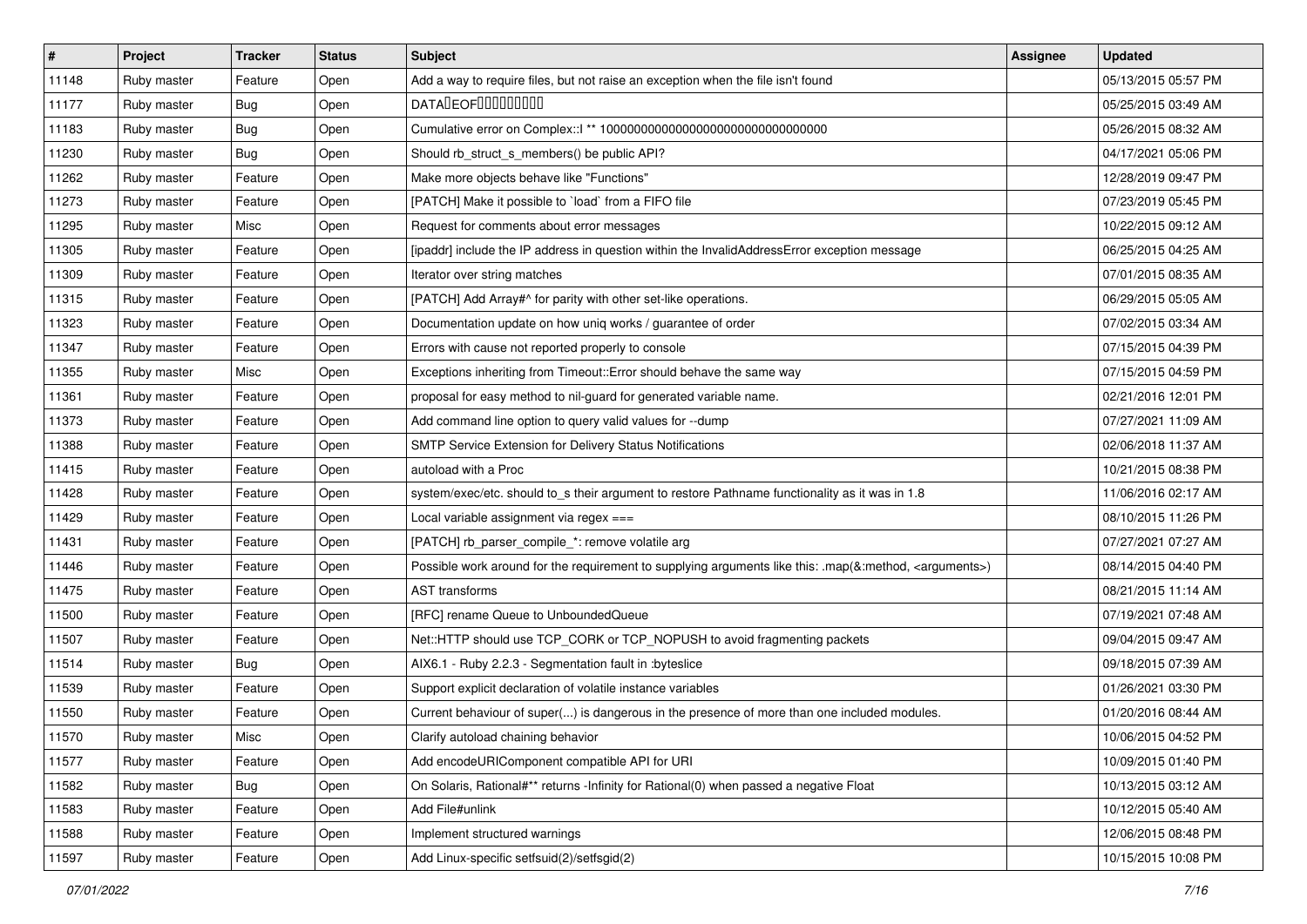| $\vert$ # | Project     | <b>Tracker</b> | <b>Status</b> | <b>Subject</b>                                                                                                                              | Assignee | <b>Updated</b>      |
|-----------|-------------|----------------|---------------|---------------------------------------------------------------------------------------------------------------------------------------------|----------|---------------------|
| 11625     | Ruby master | Feature        | Assigned      | Unlock GVL for SHA1 calculations                                                                                                            |          | 09/25/2018 11:26 AM |
| 11629     | Ruby master | Feature        | Open          | Implement Enhanced Mail System Status Codes (rfc1893)                                                                                       |          | 10/28/2015 10:38 AM |
| 11630     | Ruby master | Feature        | Open          | possibility to serialize Proc or Lambda                                                                                                     |          | 11/23/2015 01:34 PM |
| 11634     | Ruby master | Feature        | Open          | [PATCH] variable.c (rb_global_tbl): convert to id_table                                                                                     |          | 10/29/2015 08:11 PM |
| 11660     | Ruby master | Feature        | Open          | a falsy value (similar to js undefined) that facilitates forwarding of default arguments                                                    |          | 11/05/2019 07:33 PM |
| 11665     | Ruby master | Feature        | Open          | Support nested functions for better code organization                                                                                       |          | 11/16/2016 03:06 PM |
| 11690     | Ruby master | Feature        | Open          | Update Hash during multiple assignment                                                                                                      |          | 12/10/2015 12:26 PM |
| 11694     | Ruby master | Feature        | Open          | Numeric#nonpositive?, nonnegative?                                                                                                          |          | 11/16/2015 12:56 AM |
| 11700     | Ruby master | Feature        | Open          | positive flags for reverse lookup to socket                                                                                                 |          | 11/17/2015 02:48 AM |
| 11723     | Ruby master | Feature        | Open          | CGI library should give access to raw request body                                                                                          |          | 11/20/2015 07:06 PM |
| 11781     | Ruby master | Feature        | Open          | Would it be possible to alias .prepend() towards .unshift() for class Array by default?                                                     |          | 12/09/2015 12:46 PM |
| 11783     | Ruby master | Misc           | Open          | Do you have any idea if you have a budgets?                                                                                                 |          | 05/16/2019 09:06 PM |
| 11786     | Ruby master | Feature        | Open          | [PATCH] micro-optimize case dispatch even harder                                                                                            |          | 12/09/2015 09:58 AM |
| 11796     | Ruby master | Feature        | Open          | [PATCH] Refactor reduce call get stat()                                                                                                     |          | 12/09/2015 02:33 PM |
| 11815     | Ruby master | Feature        | Open          | Proposal for method `Array#difference`                                                                                                      |          | 07/20/2020 11:34 PM |
| 11817     | Ruby master | Feature        | Open          | map.parallel                                                                                                                                |          | 12/15/2015 04:28 AM |
| 11868     | Ruby master | Feature        | Open          | Proposal for RubyVM::InstructionSequence.compile to return an object containing the syntax error<br>information currently written to STDERR |          | 04/21/2016 05:49 AM |
| 11917     | Ruby master | Feature        | Open          | Add Range#length as an alias for size                                                                                                       |          | 01/30/2016 07:01 AM |
| 11923     | Ruby master | Feature        | Open          | Put Struct accessors into separate module to allow redefining them in Struct.new's block                                                    |          | 05/17/2016 06:37 AM |
| 11927     | Ruby master | Feature        | Open          | Return value for `Module#include` and `Module#prepend`                                                                                      |          | 09/02/2020 12:40 AM |
| 11939     | Ruby master | Feature        | Open          | Syntax sugar to apply a method replace a variable                                                                                           |          | 01/04/2016 09:49 AM |
| 11987     | Ruby master | Feature        | Open          | daemons can't show the backtrace of rb_bug                                                                                                  |          | 01/13/2016 10:58 AM |
| 12006     | Ruby master | Feature        | Open          | return IO object from IO#print, IO#puts, IO#close_read, IO#close_write,                                                                     |          | 01/21/2016 12:42 PM |
| 12008     | Ruby master | Feature        | Open          | Immutable object graphs (a.k.a. deep freeze)                                                                                                |          | 06/27/2019 10:29 PM |
| 12017     | Ruby master | Feature        | Open          | [PATCH] dedupe string keys from Marshal.load                                                                                                |          | 01/25/2016 09:02 AM |
| 12021     | Ruby master | Feature        | Open          | Final instance variables                                                                                                                    |          | 12/23/2021 11:43 PM |
| 12023     | Ruby master | Feature        | Open          | Allow ivars to be used as method arguments                                                                                                  |          | 01/27/2016 09:58 AM |
| 12034     | Ruby master | Feature        | Open          | RegExp does not respect file encoding directive                                                                                             |          | 02/13/2016 06:41 PM |
| 12041     | Ruby master | Feature        | Open          | Change the initializer of NameError to take a receiver as the third argument                                                                |          | 02/12/2016 05:37 AM |
| 12057     | Ruby master | Feature        | Open          | Allow methods with 'yield' to be called without a block                                                                                     |          | 12/23/2021 11:43 PM |
| 12059     | Ruby master | Feature        | Open          | `Array#single?`, `Hash#single?`                                                                                                             |          | 02/10/2016 04:02 AM |
| 12077     | Ruby master | Feature        | Open          | Consolidate SSLSocket interface with TCPSocket                                                                                              |          | 05/17/2016 06:37 AM |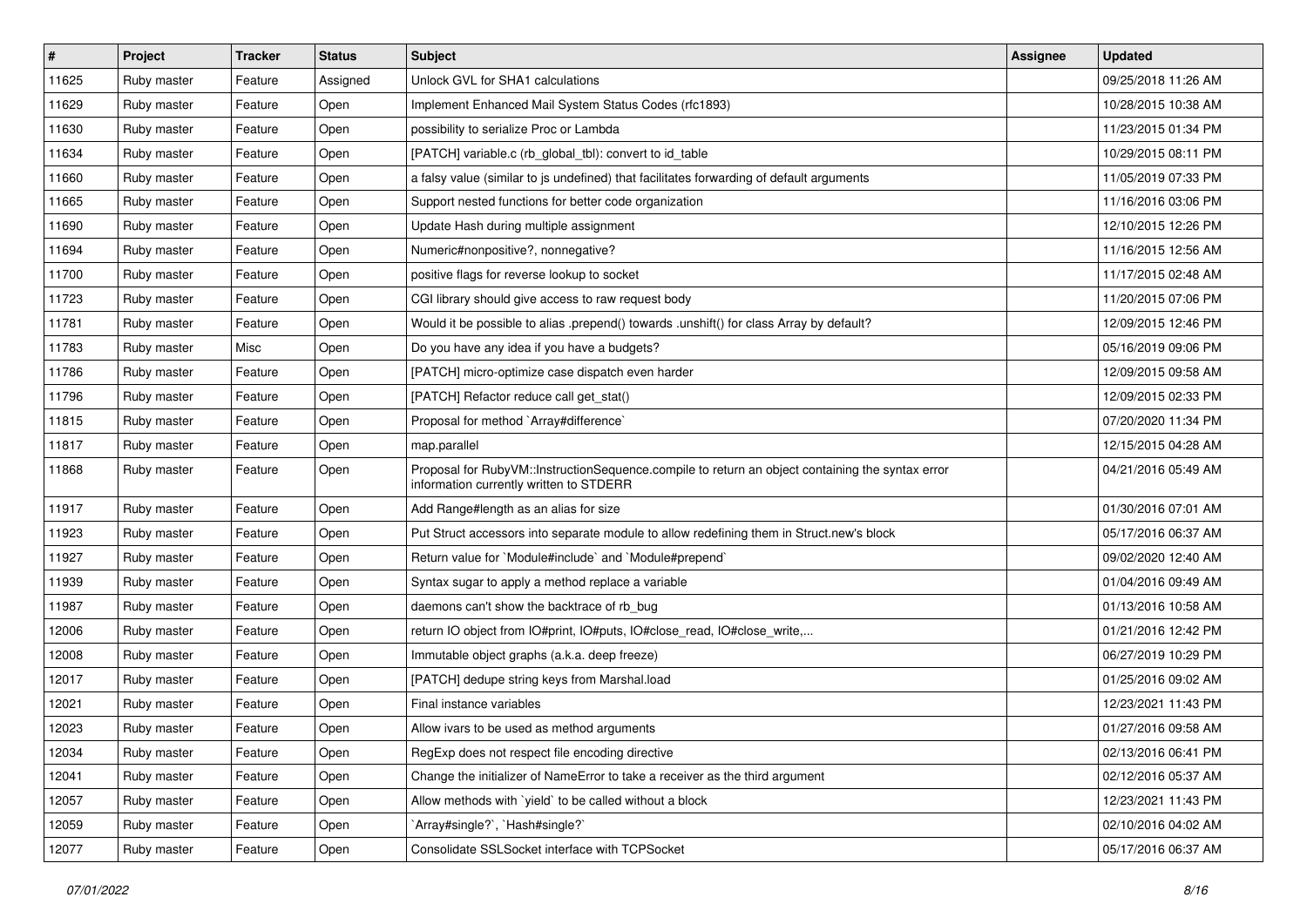| $\vert$ # | Project     | <b>Tracker</b> | <b>Status</b> | Subject                                                                                      | <b>Assignee</b> | <b>Updated</b>      |
|-----------|-------------|----------------|---------------|----------------------------------------------------------------------------------------------|-----------------|---------------------|
| 12080     | Ruby master | Feature        | Open          | Enumerable#first, Array#last with block                                                      |                 | 04/20/2016 03:51 AM |
| 12083     | Ruby master | Feature        | Open          | \$_ and \$~ by Binding#local_variable_{get,set}                                              |                 | 02/18/2016 04:35 AM |
| 12084     | Ruby master | Feature        | Open          | Class#instance`                                                                              |                 | 12/14/2021 08:52 PM |
| 12086     | Ruby master | Feature        | Open          | using: option for instance_eval etc.                                                         |                 | 12/29/2019 07:46 PM |
| 12094     | Ruby master | Feature        | Open          | parameterized property assignment: $o.prop(arg) = 1$                                         |                 | 03/17/2016 07:05 AM |
| 12110     | Ruby master | Feature        | Open          | Create a method to avoid vacuous truth?                                                      |                 | 03/12/2016 08:01 AM |
| 12113     | Ruby master | Feature        | Open          | Global method inside Delegator causes NameError                                              |                 | 03/01/2016 01:58 AM |
| 12114     | Ruby master | Feature        | Open          | \$VERBOSE = true is being ignored                                                            |                 | 02/26/2016 02:00 PM |
| 12115     | Ruby master | Feature        | Open          | Add Symbol#call to allow to_proc shorthand with arguments                                    |                 | 11/16/2018 09:49 AM |
| 12116     | Ruby master | Feature        | Open          | Fixnum#divmod`, `Bignum#divmod` with multiple arguments                                      |                 | 03/21/2016 02:00 PM |
| 12125     | Ruby master | Feature        | Open          | Proposal: Shorthand operator for Object#method                                               |                 | 01/07/2022 06:23 PM |
| 12129     | Ruby master | Feature        | Open          | syntactic sugar for dynamic method dispatch `object_expression:method_name_expression(1, 2)` |                 | 03/14/2016 01:35 AM |
| 12134     | Ruby master | Feature        | Open          | Comparison between 'true' and 'false'                                                        |                 | 03/15/2016 12:41 PM |
| 12141     | Ruby master | Feature        | Open          | send and __send__                                                                            |                 | 03/14/2016 01:32 AM |
| 12145     | Ruby master | Feature        | Open          | Aliashood between `size` and `length` is not consistent                                      |                 | 06/27/2019 10:02 PM |
| 12165     | Ruby master | Feature        | Open          | Hash#first, Hash#last                                                                        |                 | 03/12/2016 10:55 AM |
| 12173     | Ruby master | Feature        | Open          | Time#till now                                                                                |                 | 03/16/2016 10:19 AM |
| 12179     | Ruby master | Bug            | Open          | Build failure due to VPATH expansion                                                         |                 | 04/14/2016 01:55 AM |
| 12211     | Ruby master | Feature        | Open          | introduce Date#first_of_month and Date#last_of_month                                         |                 | 03/26/2016 12:58 AM |
| 12214     | Ruby master | Feature        | Open          | Inconsistent behaviour and lack of warnings/errors when referencing duplicated _variables    |                 | 03/24/2016 04:58 PM |
| 12226     | Ruby master | Feature        | Open          | Dir.home with valid named user raises ArgumentError on Windows                               |                 | 05/08/2016 10:06 AM |
| 12247     | Ruby master | Feature        | Open          | accept multiple arguments at Array#delete                                                    |                 | 04/04/2016 10:16 PM |
| 12262     | Ruby master | Feature        | Open          | Anti-loop                                                                                    |                 | 04/09/2016 05:30 AM |
| 12272     | Ruby master | Feature        | Open          | Accepting HTML entity name in string literal                                                 |                 | 04/13/2016 05:16 AM |
| 12277     | Ruby master | Misc           | Open          | Coding rule: colum number                                                                    |                 | 04/13/2016 06:32 PM |
| 12280     | Ruby master | Bug            | Open          | IO.copy_stream(IO, IO) fails with "pread() not implemented"                                  |                 | 04/28/2016 05:51 AM |
| 12282     | Ruby master | Feature        | Open          | Hash#dig! for repeated applications of Hash#fetch                                            |                 | 12/28/2018 05:31 AM |
| 12317     | Ruby master | Feature        | Open          | Name space of a module                                                                       |                 | 09/04/2016 04:59 PM |
| 12319     | Ruby master | Feature        | Open          | Module#const_get` does not accept symbol with nested name                                    |                 | 01/04/2020 07:24 PM |
| 12334     | Ruby master | Feature        | Open          | Final/Readonly Support for Fields / Instance Variables                                       |                 | 07/20/2016 01:49 AM |
| 12350     | Ruby master | Feature        | Open          | Introduce Array#find! that raises an error if element not found                              |                 | 07/19/2016 06:20 AM |
| 12378     | Ruby master | Feature        | Open          | arbitrary size Random.new seed                                                               |                 | 05/13/2016 04:44 PM |
| 12380     | Ruby master | Feature        | Open          | 'Struct' as a subclass of 'Class'                                                            |                 | 05/14/2016 08:28 AM |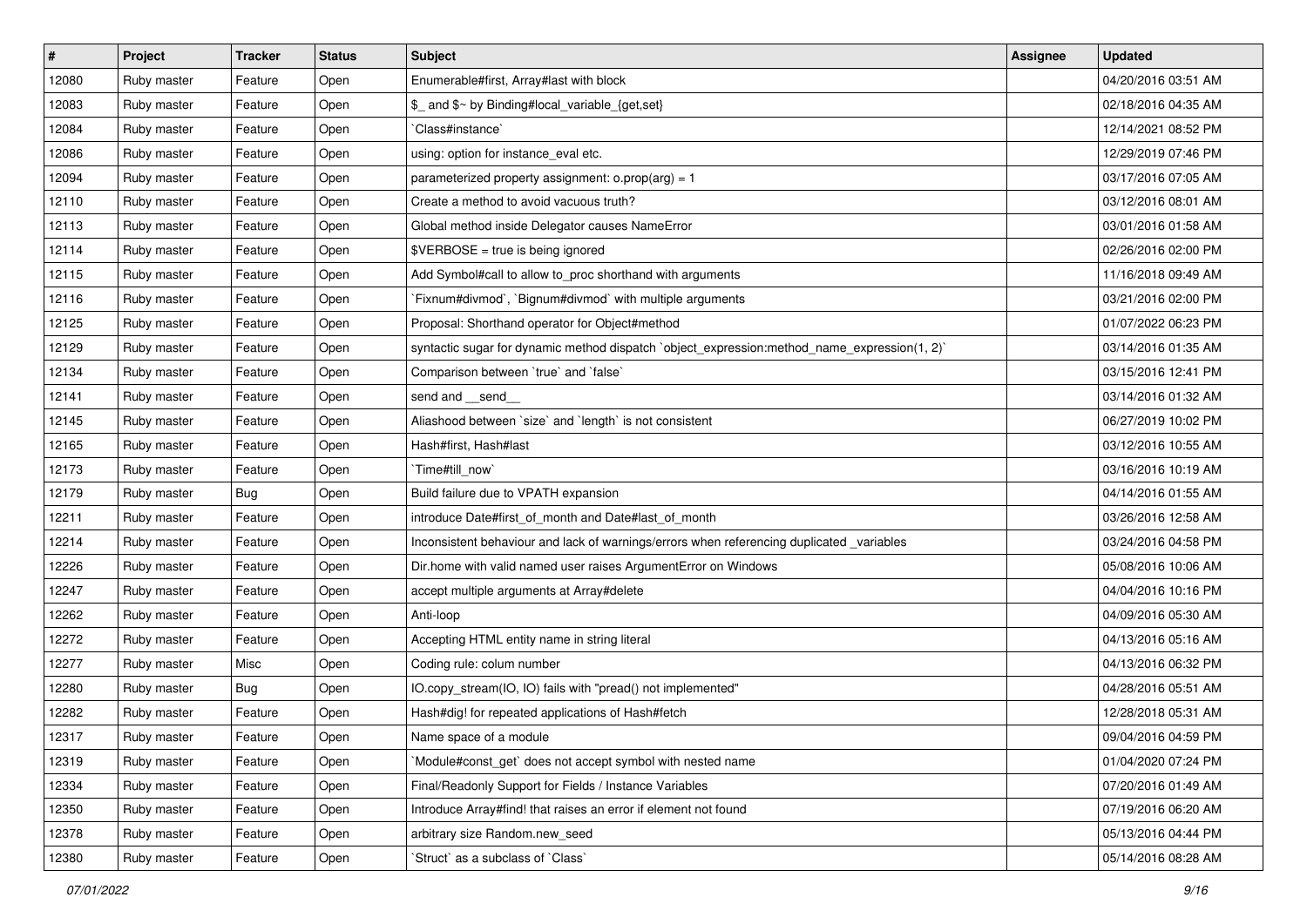| $\vert$ # | Project     | <b>Tracker</b> | <b>Status</b> | Subject                                                                                                  | Assignee | <b>Updated</b>      |
|-----------|-------------|----------------|---------------|----------------------------------------------------------------------------------------------------------|----------|---------------------|
| 12403     | Ruby master | Feature        | Open          | Optimise Regexp#match?                                                                                   |          | 05/24/2016 05:54 AM |
| 12416     | Ruby master | Feature        | Open          | struct rb_id_table lacks mark function                                                                   |          | 09/22/2020 07:43 PM |
| 12435     | Ruby master | Feature        | Open          | Using connect_nonblock to open TCP connections in Net::HTTP#connect                                      |          | 06/06/2016 12:42 AM |
| 12455     | Ruby master | Feature        | Open          | Add a way for class String to determine whether it has only numbers / digits or not                      |          | 07/20/2016 03:13 AM |
| 12482     | Ruby master | Feature        | Open          | ArgumentError.new(nil) should give a better description                                                  |          | 06/16/2016 04:18 AM |
| 12500     | Ruby master | <b>Bug</b>     | Open          | TestProcess#test_aspawn_too_long_path fails on mips with "argument too big"                              |          | 12/29/2019 10:38 AM |
| 12523     | Ruby master | Feature        | Open          | `Object#values_at`                                                                                       |          | 01/05/2020 03:44 PM |
| 12573     | Ruby master | Feature        | Open          | Introduce a straightforward way to discover whether a process is running                                 |          | 04/19/2017 12:05 PM |
| 12586     | Ruby master | Feature        | Open          | Hash#sample                                                                                              |          | 08/10/2016 04:08 AM |
| 12589     | Ruby master | Feature        | Open          | VM performance improvement proposal                                                                      |          | 02/20/2018 05:00 AM |
| 12595     | Ruby master | Misc           | Open          | Documentation                                                                                            |          | 07/18/2016 04:39 PM |
| 12625     | Ruby master | Feature        | Open          | TypeError.assert, ArgumentError.assert                                                                   |          | 08/10/2016 04:36 AM |
| 12648     | Ruby master | Feature        | Open          | `Enumerable#sort_by` with descending option                                                              |          | 10/05/2017 10:24 AM |
| 12689     | Ruby master | Bug            | Open          | Thread isolation of $$~$ and $$$                                                                         |          | 04/01/2021 08:51 PM |
| 12700     | Ruby master | Feature        | Open          | regexg heredoc support                                                                                   |          | 11/24/2017 12:53 AM |
| 12731     | Ruby master | Feature        | Open          | rb_path_to_class should call custom const_defined? methods (take 2)                                      |          | 07/25/2019 06:13 PM |
| 12751     | Ruby master | Misc           | Open          | Incompatibility of Ruby 3                                                                                |          | 09/14/2016 12:48 PM |
| 12755     | Ruby master | Feature        | Open          | optimize instruction sequence                                                                            |          | 09/12/2016 07:05 AM |
| 12790     | Ruby master | Feature        | Open          | Better inspect for stdlib classes                                                                        |          | 02/27/2017 08:36 PM |
| 12802     | Ruby master | Feature        | Open          | Add BLAKE2 support to Digest                                                                             |          | 09/02/2019 05:58 AM |
| 12817     | Ruby master | Feature        | Open          | Consider adding method .sample() on class Hash (if this was not yet proposed)                            |          | 10/11/2016 12:57 AM |
| 12843     | Ruby master | Feature        | Open          | Proposal to add a new method to class File in order to determine the name of the file without any suffix |          | 10/17/2016 08:56 AM |
| 12848     | Ruby master | Feature        | Assigned      | Crazy idea: Allow regex definition for methods (Do not take it seriously please)                         |          | 10/18/2016 12:17 AM |
| 12858     | Ruby master | Feature        | Open          | Supporting batch-requiring of files in ruby                                                              |          | 10/23/2016 08:05 AM |
| 12867     | Ruby master | Feature        | Open          | Add ability to check validity of a URL                                                                   |          | 12/23/2021 11:43 PM |
| 12869     | Ruby master | Feature        | Open          | open-uri's open rejects `BOM' in encoding                                                                |          | 10/25/2016 05:06 AM |
| 12901     | Ruby master | Feature        | Open          | Anonymous functions without scope lookup overhead                                                        |          | 01/01/2022 12:30 PM |
| 12911     | Ruby master | Misc           | Assigned      | Translate docs                                                                                           |          | 11/24/2021 04:52 AM |
| 12928     | Ruby master | Feature        | Open          | Use socket conect timeout in net stdlib for open timeout                                                 |          | 12/02/2019 09:20 PM |
| 12968     | Ruby master | Feature        | Open          | Allow default value via block for Integer(), Float() and Rational()                                      |          | 06/28/2017 05:53 PM |
| 12969     | Ruby master | Feature        | Open          | Allow optional parameter in String#strip and related                                                     |          | 01/20/2017 08:19 AM |
| 12985     | Ruby master | Feature        | Open          | <b>HTTP</b> should handle cookies                                                                        |          | 06/24/2019 10:38 PM |
| 12986     | Ruby master | Feature        | Open          | HTTP/request basic_auth context should be switched                                                       |          | 06/24/2019 10:38 PM |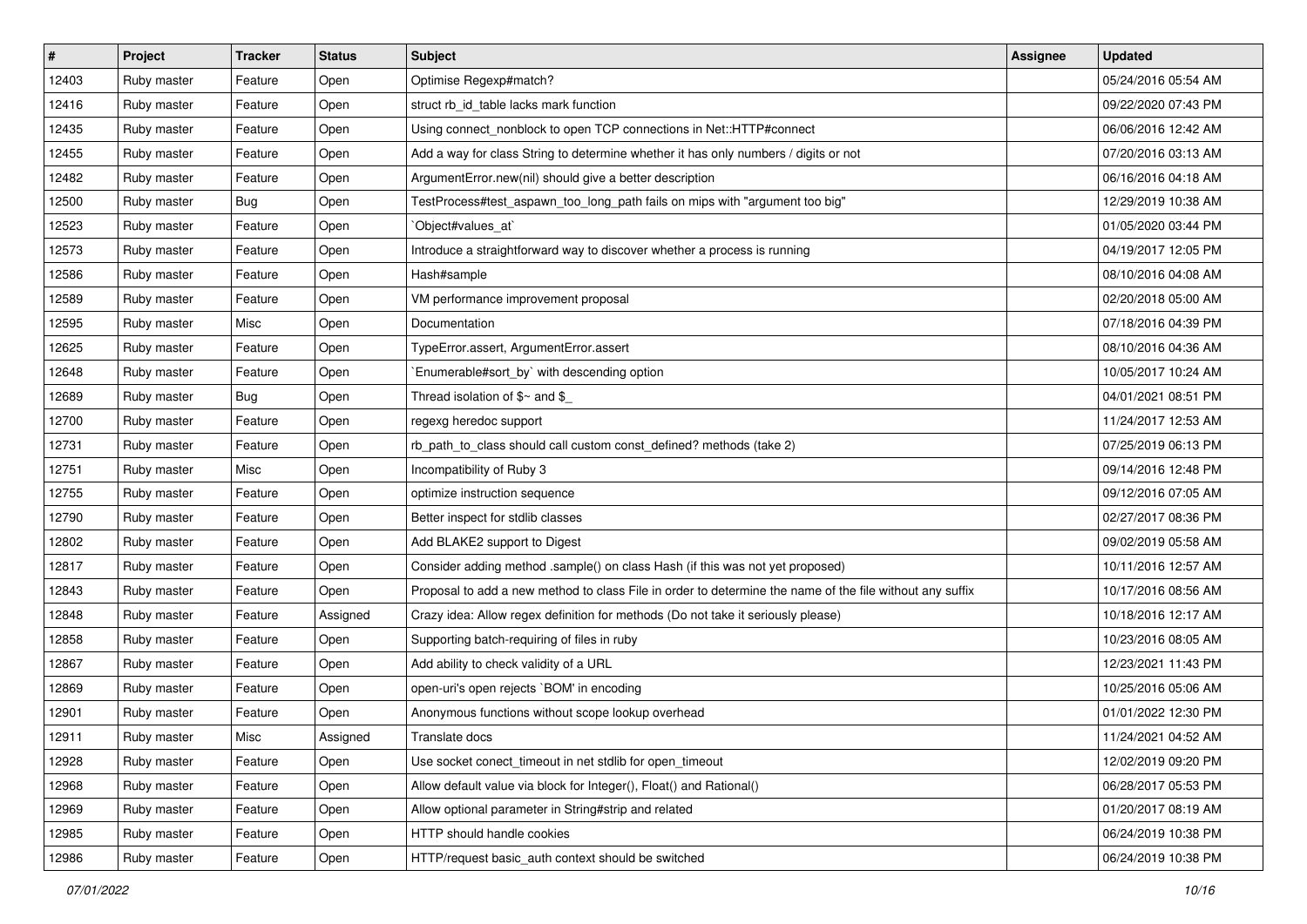| #     | Project     | <b>Tracker</b> | <b>Status</b> | <b>Subject</b>                                                                         | Assignee | <b>Updated</b>      |
|-------|-------------|----------------|---------------|----------------------------------------------------------------------------------------|----------|---------------------|
| 12992 | Ruby master | Feature        | Open          | ArgumentError if hostname is missing                                                   |          | 07/27/2021 11:40 AM |
| 13006 | Ruby master | Feature        | Open          | backtrace of thread killer                                                             |          | 12/06/2016 01:11 AM |
| 13026 | Ruby master | Feature        | Open          | Public singleton methods                                                               |          | 02/22/2017 06:53 PM |
| 13048 | Ruby master | Feature        | Open          | Better way to do Regexp.new(Regexp.escape("some string"))                              |          | 01/20/2017 04:01 AM |
| 13072 | Ruby master | Misc           | Open          | Current state of date standard library                                                 |          | 09/02/2017 05:38 PM |
| 13095 | Ruby master | Feature        | Open          | [PATCH] io.c (rb_f_syscall): remove deprecation notice                                 |          | 03/26/2017 06:21 AM |
| 13103 | Ruby master | Feature        | Open          | [PATCH] random.c: use "__NR_" syscall prefix on Linux (instead of "SYS_")              |          | 01/11/2017 10:51 PM |
| 13108 | Ruby master | Feature        | Open          | [Doc Request] Explicitly document Range#sum                                            |          | 01/05/2017 11:50 PM |
| 13124 | Ruby master | Feature        | Open          | Should #puts convert to external encoding?                                             |          | 12/01/2017 06:45 PM |
| 13151 | Ruby master | Bug            | Open          | File.writable? doesn't report correctly if a directory is writable on Windows.         |          | 01/23/2017 05:46 PM |
| 13153 | Ruby master | Feature        | Open          | Inconsistent sprintf formatting for 0 value                                            |          | 09/29/2020 03:30 PM |
| 13164 | Ruby master | <b>Bug</b>     | Open          | A second `SystemStackError` exception results in `Segmentation fault (core dumped)`    |          | 04/14/2017 01:05 PM |
| 13174 | Ruby master | Feature        | Open          | Smaller id_table on 64bit platform                                                     |          | 01/31/2017 02:05 PM |
| 13209 | Ruby master | Misc           | Open          | fact.rb in ruby/sample variations                                                      |          | 02/14/2017 12:10 AM |
| 13211 | Ruby master | Feature        | Open          | Hash#delete taking a splat                                                             |          | 04/29/2017 08:41 PM |
| 13240 | Ruby master | Feature        | Open          | Change Unicode property implementation in Onigmo from inversion lists to direct lookup |          | 02/22/2017 08:01 AM |
| 13241 | Ruby master | Feature        | Open          | Method(s) to access Unicode properties for characters/strings                          |          | 08/08/2019 08:10 PM |
| 13245 | Ruby master | Feature        | Open          | [PATCH] reject inter-thread TLS modification                                           |          | 09/12/2017 12:54 PM |
| 13259 | Ruby master | Feature        | Open          | Kernel#Date                                                                            |          | 02/28/2017 12:09 PM |
| 13263 | Ruby master | Feature        | Open          | Add companion integer nth-root method to recent Integer#isqrt                          |          | 04/05/2017 12:49 AM |
| 13314 | Ruby master | Feature        | Open          | $dig =$                                                                                |          | 03/14/2017 12:55 PM |
| 13333 | Ruby master | Feature        | Open          | block to yield                                                                         |          | 05/19/2017 09:01 AM |
| 13342 | Ruby master | Feature        | Open          | Improve yielding block performance                                                     |          | 06/24/2019 08:33 PM |
| 13374 | Ruby master | Feature        | Open          | Fix one of performance regressions in method calling                                   |          | 06/24/2019 08:32 PM |
| 13395 | Ruby master | Feature        | Open          | Add a method to check for not nil                                                      |          | 09/30/2017 12:53 PM |
| 13434 | Ruby master | Feature        | Open          | better method definition in C API                                                      |          | 07/13/2017 07:41 AM |
| 13436 | Ruby master | Feature        | Open          | Improve performance of Array#<=> with Fixnum/Float/String elements                     |          | 06/24/2019 08:26 PM |
| 13482 | Ruby master | Feature        | Open          | Improve performance of "set instance variable"                                         |          | 06/24/2019 08:25 PM |
| 13485 | Ruby master | <b>Bug</b>     | Open          | MinGW TestEnumerable#test callcc SEGV info                                             |          | 04/19/2017 04:17 PM |
| 13497 | Ruby master | Misc           | Open          | Docs, code samples, Ripper example                                                     |          | 04/23/2017 04:27 AM |
| 13500 | Ruby master | Bug            | Open          | MinGW TestArity#test_proc_err_mess stops testing                                       |          | 04/26/2017 03:27 PM |
| 13502 | Ruby master | Feature        | Open          | remove unused Array#to_s implementation                                                |          | 07/27/2021 11:41 AM |
| 13506 | Ruby master | Feature        | Open          | Improve performance of Complex#{+,-,*,/,**,abs2}                                       |          | 06/24/2019 08:21 PM |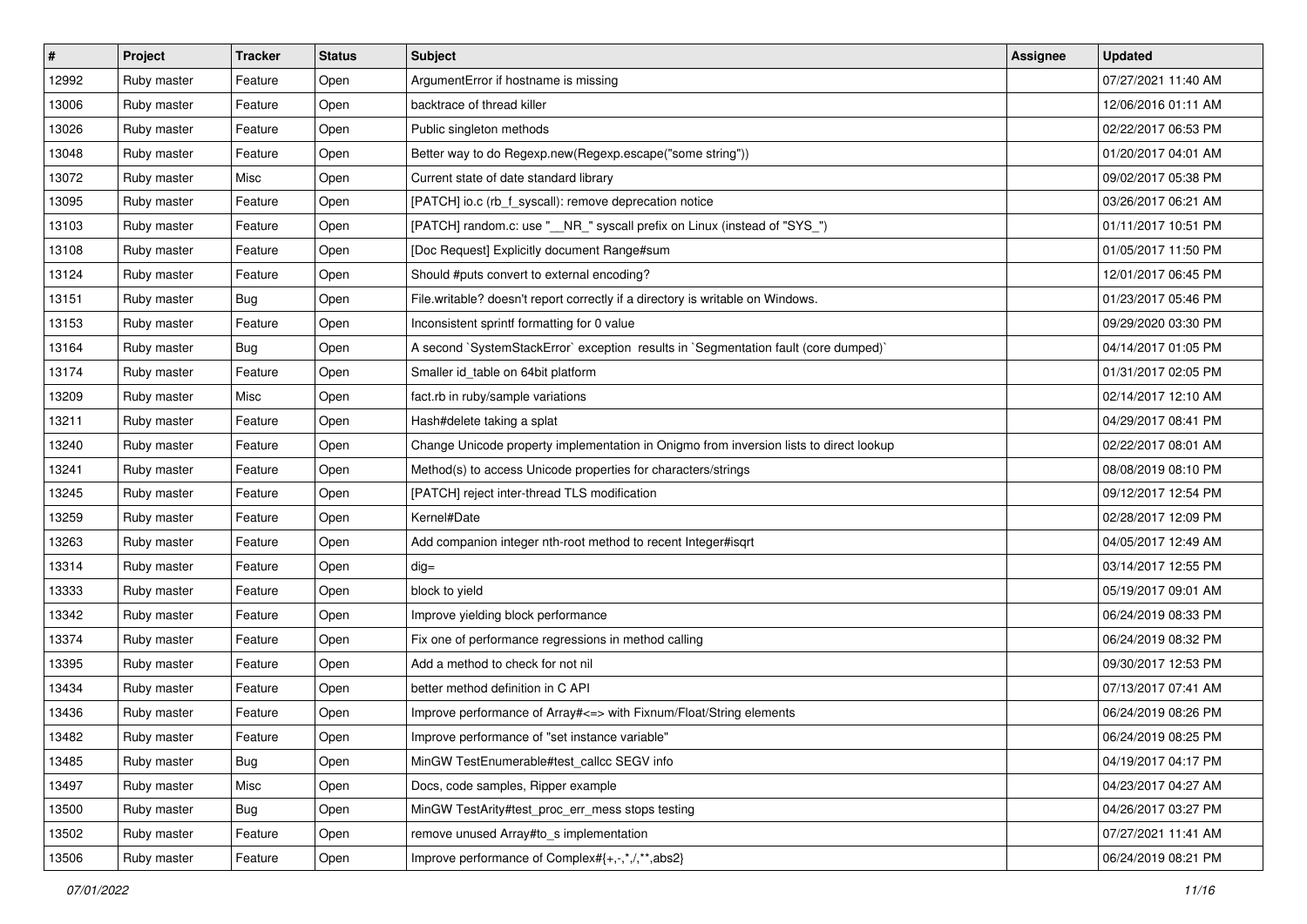| $\sharp$ | Project     | <b>Tracker</b> | <b>Status</b> | <b>Subject</b>                                                                                                                                                                             | <b>Assignee</b> | <b>Updated</b>      |
|----------|-------------|----------------|---------------|--------------------------------------------------------------------------------------------------------------------------------------------------------------------------------------------|-----------------|---------------------|
| 13507    | Ruby master | Feature        | Open          | Improve performance of some Complex methods where call Numeric#real? internally                                                                                                            |                 | 06/24/2019 08:21 PM |
| 13514    | Ruby master | Feature        | Open          | [PATCH] thread_pthread.c (native_sleep): preserve old unblock function                                                                                                                     |                 | 07/27/2021 11:41 AM |
| 13542    | Ruby master | <b>Bug</b>     | Open          | MinGW trunk Builds - Summary of Issues                                                                                                                                                     |                 | 05/19/2017 07:04 PM |
| 13557    | Ruby master | Feature        | Open          | there's no way to pass backtrace locations as a massaged backtrace                                                                                                                         |                 | 06/24/2019 08:21 PM |
| 13571    | Ruby master | Bug            | Open          | Script arguments, encoding, windows / MinGW                                                                                                                                                |                 | 11/12/2017 10:53 PM |
| 13574    | Ruby master | Feature        | Open          | Method redefinition warning                                                                                                                                                                |                 | 08/25/2019 06:11 PM |
| 13576    | Ruby master | Feature        | Open          | File#to path shall be deleted                                                                                                                                                              |                 | 06/24/2019 08:20 PM |
| 13620    | Ruby master | Feature        | Open          | Simplifying MRI's build system: always make install                                                                                                                                        |                 | 07/08/2018 09:41 AM |
| 13626    | Ruby master | Feature        | Open          | Add String#byteslice!                                                                                                                                                                      |                 | 07/03/2018 11:07 PM |
| 13634    | Ruby master | Misc           | Open          | NilClass is lying about respond_to?(:clone)                                                                                                                                                |                 | 06/06/2017 08:27 AM |
| 13639    | Ruby master | Feature        | Open          | Add "RTMIN" and "RTMAX" to Signal.list                                                                                                                                                     |                 | 08/31/2017 09:06 AM |
| 13644    | Ruby master | <b>Bug</b>     | Open          | Windows - Setting Time.now                                                                                                                                                                 |                 | 06/11/2017 03:43 AM |
| 13645    | Ruby master | Feature        | Open          | Syntactic sugar for indexing when using the safe navigation operator                                                                                                                       |                 | 04/16/2019 03:00 PM |
| 13668    | Ruby master | Feature        | Open          | Show / log test-all skips in CI here or at http://rubyci.org/ ?                                                                                                                            |                 | 06/20/2017 03:30 AM |
| 13681    | Ruby master | Feature        | Open          | Ruby digest init fails in FIPS mode when built against OpenSSL ~> 1.0.1                                                                                                                    |                 | 07/04/2017 05:17 PM |
| 13719    | Ruby master | Feature        | Open          | [PATCH] net/http: allow existing socket arg for Net::HTTP.start                                                                                                                            |                 | 09/12/2020 09:45 PM |
| 13733    | Ruby master | Feature        | Open          | Dump the delegator instead of the delegated object                                                                                                                                         |                 | 06/29/2018 05:09 PM |
| 13750    | Ruby master | Feature        | Open          | Improve String#casecmp? and Symbol#casecmp? performance with ASCII string                                                                                                                  |                 | 01/24/2021 07:12 AM |
| 13763    | Ruby master | Feature        | Open          | Trigger "unused variable warning" for unused variables in parameter lists                                                                                                                  |                 | 11/28/2017 04:49 AM |
| 13765    | Ruby master | Feature        | Open          | Add Proc#bind                                                                                                                                                                              |                 | 07/26/2017 01:31 PM |
| 13787    | Ruby master | Misc           | Open          | The path to Ruby 3.x - would it be useful to have a separate thread here at the tracker, for discussions and<br>issues and ideas related to ruby 3.x?                                      |                 | 08/08/2017 08:29 AM |
| 13795    | Ruby master | Feature        | Open          | Hash#select return type does not match Hash#find_all                                                                                                                                       |                 | 06/24/2019 06:33 PM |
| 13804    | Ruby master | Misc           | Open          | Protected methods cannot be overridden                                                                                                                                                     |                 | 08/10/2017 09:41 PM |
| 13805    | Ruby master | Feature        | Open          | Make refinement scoping to be like that of constants                                                                                                                                       |                 | 08/13/2017 10:52 PM |
| 13820    | Ruby master | Feature        | Open          | Add a nil coalescing operator                                                                                                                                                              |                 | 03/16/2021 03:34 PM |
| 13847    | Ruby master | Feature        | Assigned      | Gem activated problem for default gems                                                                                                                                                     |                 | 12/10/2020 08:53 AM |
| 13860    | Ruby master | Feature        | Open          | A proposal for a new, simpler class-method addition to Time - for the time being calling it Time.date() but<br>another name is fine; and the ability to omit '%' tokens as arguments to it |                 | 02/21/2018 12:57 PM |
| 13869    | Ruby master | Feature        | Open          | Filter non directories from Dir.glob                                                                                                                                                       |                 | 10/20/2017 01:58 AM |
| 13881    | Ruby master | Feature        | Open          | Use getcontext/setcontext on OS X                                                                                                                                                          |                 | 09/08/2017 09:13 AM |
| 13890    | Ruby master | Feature        | Open          | Allow a regexp as an argument to 'count', to count more interesting things than single characters                                                                                          |                 | 12/30/2017 04:37 AM |
| 13893    | Ruby master | Feature        | Open          | Add Fiber#[] and Fiber#[]= and restore Thread#[] and Thread#[]= to their original behavior                                                                                                 |                 | 08/14/2020 01:48 AM |
| 13913    | Ruby master | Feature        | Open          | Method definition with explicitly callable method names                                                                                                                                    |                 | 06/24/2019 05:49 PM |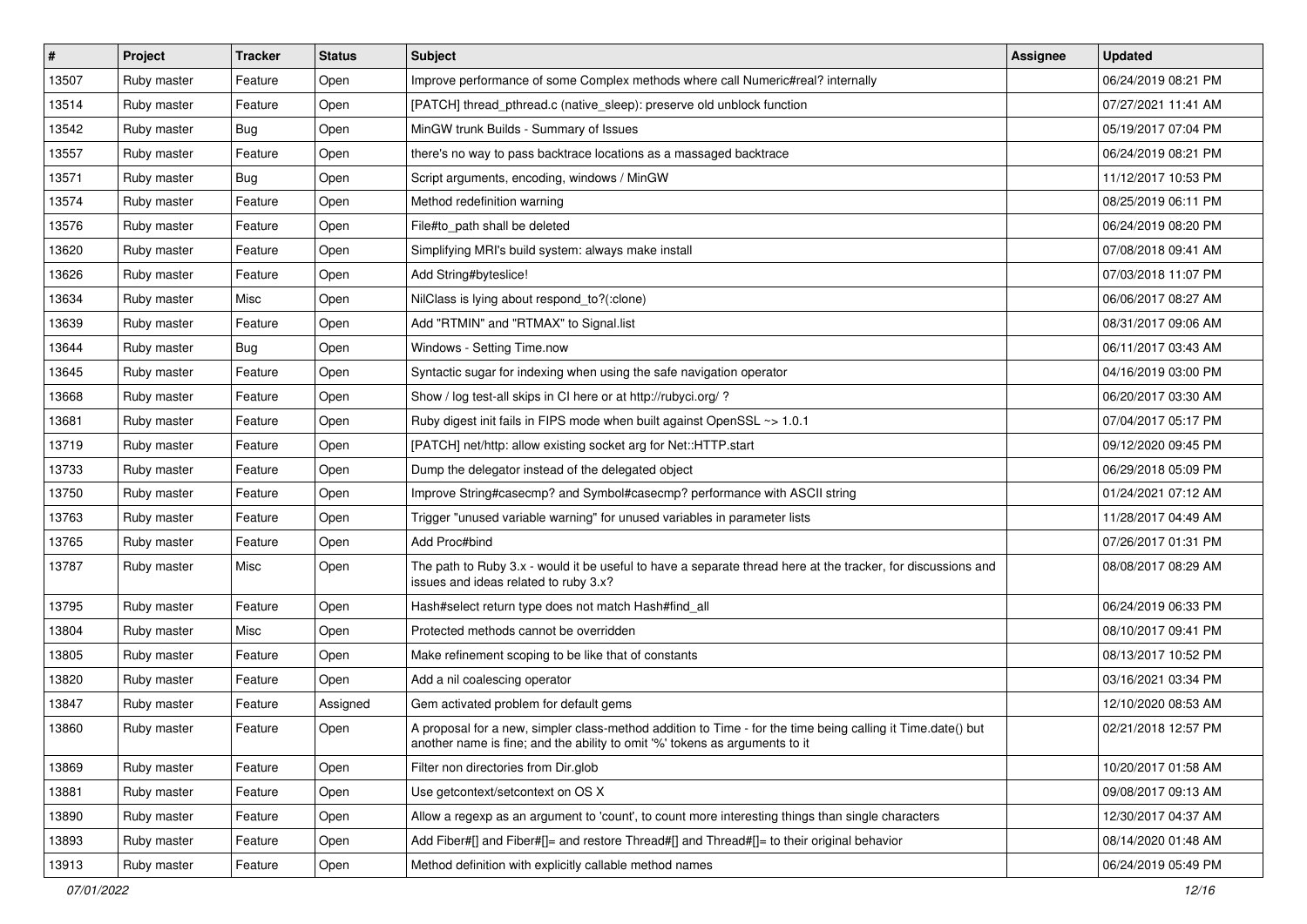| $\vert$ # | Project     | <b>Tracker</b> | <b>Status</b> | <b>Subject</b>                                                                                                        | Assignee | <b>Updated</b>      |
|-----------|-------------|----------------|---------------|-----------------------------------------------------------------------------------------------------------------------|----------|---------------------|
| 13922     | Ruby master | Feature        | Open          | Consider showing warning messages about same-named aliases - either directly or perhaps via the "did<br>you mean gem" |          | 09/25/2017 12:21 PM |
| 13924     | Ruby master | Feature        | Open          | Add headings/hints to RubyVM::InstructionSequence#disasm                                                              |          | 09/20/2017 01:40 PM |
| 13927     | Ruby master | Feature        | Open          | Integrate module_function as a core language type                                                                     |          | 09/25/2017 10:30 PM |
| 13933     | Ruby master | Feature        | Open          | Add Range#empty?                                                                                                      |          | 10/25/2017 09:19 AM |
| 13934     | Ruby master | Feature        | Open          | [Feature request] Being able to set a default encoding other than Unicode on a "per-project" basis                    |          | 09/25/2017 05:18 AM |
| 13936     | Ruby master | Feature        | Open          | Make regular expressions debugable                                                                                    |          | 10/07/2017 01:25 AM |
| 13968     | Ruby master | Misc           | Open          | [Ruby 3.x perhaps] - A (minimal?) static variant of ruby                                                              |          | 01/14/2018 03:24 PM |
| 14025     | Ruby master | Feature        | Open          | #initialize with ivars                                                                                                |          | 10/19/2017 06:50 AM |
| 14033     | Ruby master | Feature        | Open          | Add String#append                                                                                                     |          | 08/08/2018 03:01 AM |
| 14037     | Ruby master | Misc           | Open          | Writing doxygen document comments to static functions                                                                 |          | 10/21/2017 07:48 AM |
| 14040     | Ruby master | Feature        | Open          | deprecate HTTP.version_1_2                                                                                            |          | 10/22/2017 09:32 AM |
| 14049     | Ruby master | <b>Bug</b>     | Open          | SEGV svn 60401 require_relative                                                                                       |          | 10/26/2017 05:25 PM |
| 14052     | Ruby master | Feature        | Open          | Introduce SecureRandom.with_chars                                                                                     |          | 12/12/2017 08:59 AM |
| 14064     | Ruby master | Bug            | Open          | test-all with and without -j - incorrect assertions and missing test methods                                          |          | 11/03/2017 10:54 PM |
| 14077     | Ruby master | Feature        | Open          | Add Encoding::FILESYSTEM and Encoding::LOCALE constants                                                               |          | 11/03/2017 09:31 PM |
| 14079     | Ruby master | Feature        | Open          | Validate argument list without calling method                                                                         |          | 11/07/2017 03:20 AM |
| 14083     | Ruby master | <b>Bug</b>     | Open          | Refinement in block calling incorrect method                                                                          |          | 11/05/2017 07:36 PM |
| 14084     | Ruby master | Feature        | Open          | Introduce Enumerator#next?                                                                                            |          | 11/06/2017 03:28 PM |
| 14092     | Ruby master | Feature        | Open          | Add extension key argument to Tempfile                                                                                |          | 11/08/2017 06:47 PM |
| 14111     | Ruby master | Feature        | Open          | ArgumentError00000000000000000000000000                                                                               |          | 06/13/2019 05:41 AM |
| 14114     | Ruby master | Feature        | Open          | Add #step for Array, Enumerable, Enumerator                                                                           |          | 06/24/2019 05:00 PM |
| 14122     | Ruby master | Feature        | Open          | Add LogicError                                                                                                        |          | 06/17/2019 11:47 PM |
| 14125     | Ruby master | Feature        | Open          | Readline Module (STDLIB): Add support for ^O emacs keybinding?                                                        |          | 08/25/2019 08:48 PM |
| 14129     | Ruby master | Feature        | Open          | Feature Request: sockets - add support for recvmmsg                                                                   |          | 12/12/2017 08:35 AM |
| 14136     | Ruby master | Feature        | Open          | Implement #empty? on more classes                                                                                     |          | 10/27/2018 07:20 AM |
| 14149     | Ruby master | Misc           | Open          | Ruby Birthday Thread - 25th years anniversary                                                                         |          | 12/02/2017 01:40 AM |
| 14153     | Ruby master | Feature        | Open          | [PATCH] resurrection of # -*- warn_past_scope: true -*-                                                               |          | 12/26/2017 08:53 AM |
| 14164     | Ruby master | Feature        | Open          | [Suggestion] Type system for ruby 3x to be usable for e. g. rubocop or autogenerating crystal code and so<br>forth    |          | 08/12/2019 08:15 AM |
| 14177     | Ruby master | Feature        | Open          | PATCH: File::Stat#dev on Windows                                                                                      |          | 12/25/2017 06:15 PM |
| 14190     | Ruby master | Misc           | Open          | What are the semantics of \$SAFE?                                                                                     |          | 12/15/2017 10:28 PM |
| 14197     | Ruby master | Feature        | Open          | Enumerable#{select,reject}` accept a pattern argument                                                                 |          | 04/04/2020 05:47 AM |
| 14217     | Ruby master | Feature        | Open          | Expose RUBY_PATCHLEVEL_STR or similar with patch level info for rc/preview as a constant                              |          | 06/01/2018 03:00 AM |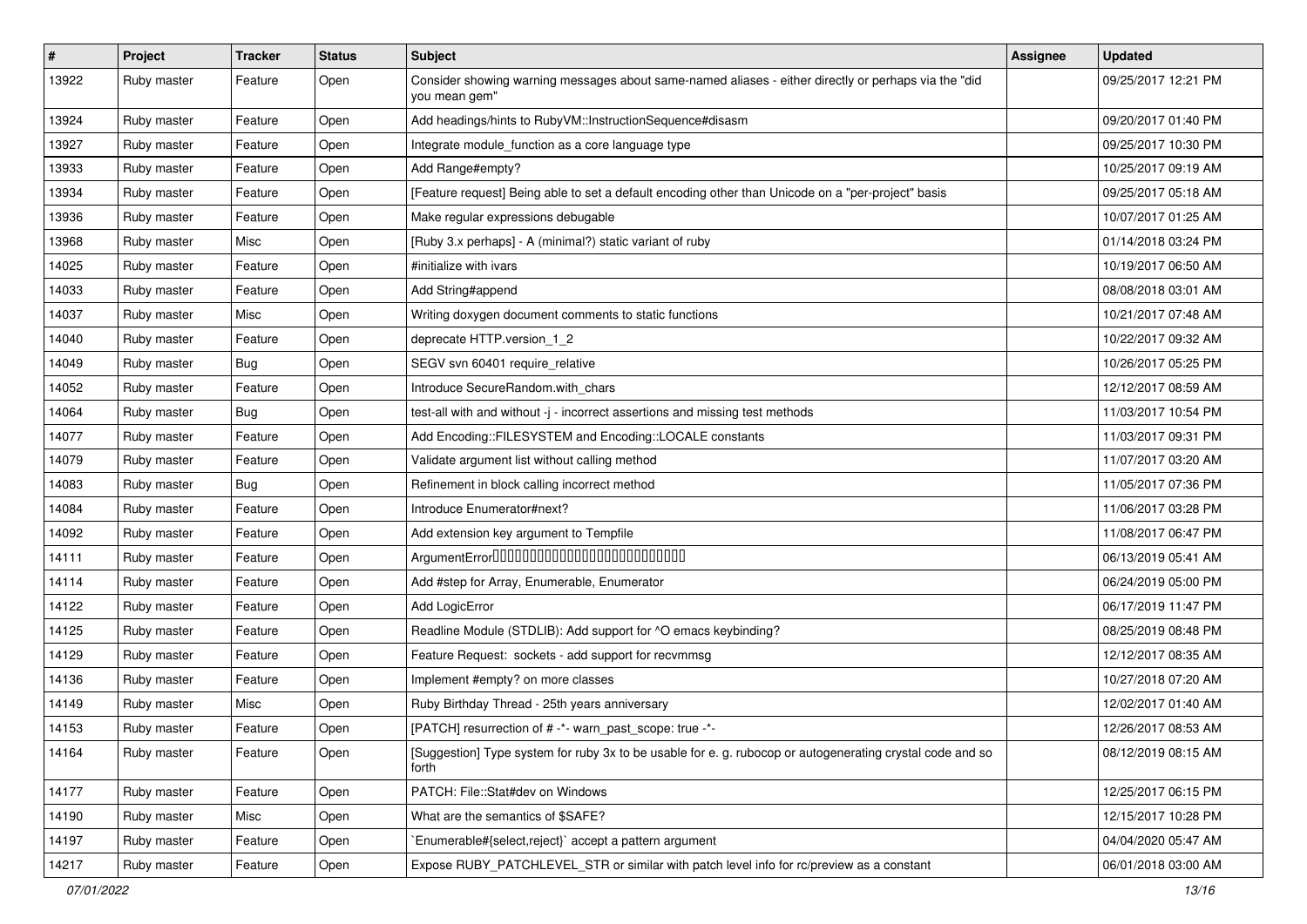| $\sharp$ | Project     | <b>Tracker</b> | <b>Status</b> | <b>Subject</b>                                                                                                               | <b>Assignee</b> | <b>Updated</b>      |
|----------|-------------|----------------|---------------|------------------------------------------------------------------------------------------------------------------------------|-----------------|---------------------|
| 14249    | Ruby master | Feature        | Open          | Remove str[match_str]                                                                                                        |                 | 05/19/2018 06:13 PM |
| 14274    | Ruby master | Feature        | Open          | Merge Std-Lib Time Class into Core                                                                                           |                 | 07/19/2021 07:54 AM |
| 14275    | Ruby master | Feature        | Open          | GC not aggressive enough                                                                                                     |                 | 06/17/2021 06:54 PM |
| 14276    | Ruby master | Feature        | Open          | Ruby core debugger API                                                                                                       |                 | 01/05/2018 07:54 PM |
| 14278    | Ruby master | Feature        | Open          | Ambiguous Exception for OpenSSL::HMAC.digest                                                                                 |                 | 06/20/2019 11:36 PM |
| 14328    | Ruby master | Feature        | Open          | SIMD vectorization                                                                                                           |                 | 07/16/2018 05:12 PM |
| 14348    | Ruby master | Feature        | Open          | win32ole: enable using coclass-es with multiple IDispatch implementations                                                    |                 | 01/10/2018 11:35 AM |
| 14364    | Ruby master | Bug            | Open          | Regexp last match variable in procs                                                                                          |                 | 09/14/2018 05:28 AM |
| 14365    | Ruby master | Feature        | Open          | irreconcilable ancestor chain ordering expectations should perhaps produce an error                                          |                 | 08/13/2019 05:18 AM |
| 14378    | Ruby master | Feature        | Open          | Increase Fixnum range on Windows from 31 bits to 63 bits                                                                     |                 | 06/18/2021 07:31 PM |
| 14387    | Ruby master | <b>Bug</b>     | Open          | Ruby 2.5 <sup>D</sup> Alpine Linux 000000000000 SystemStackError 00000                                                       |                 | 04/21/2020 03:13 PM |
| 14392    | Ruby master | Feature        | Open          | Pipe operator                                                                                                                |                 | 12/13/2018 09:51 AM |
| 14393    | Ruby master | Feature        | Open          | Support sending file descriptors (on local machine) via DRb UNIX                                                             |                 | 01/24/2018 08:58 PM |
| 14399    | Ruby master | Feature        | Open          | Add Enumerable#product                                                                                                       |                 | 08/11/2019 09:34 PM |
| 14401    | Ruby master | Feature        | Open          | Integer#digits0000000000000000                                                                                               |                 | 01/25/2018 01:13 PM |
| 14404    | Ruby master | Feature        | Open          | Adding writev support to IO#write_nonblock                                                                                   |                 | 01/29/2018 12:29 AM |
| 14411    | Ruby master | Feature        | Open          | URI#secure?                                                                                                                  |                 | 02/11/2018 03:44 PM |
| 14418    | Ruby master | <b>Bug</b>     | Open          | ruby 2.5 slow regexp execution                                                                                               |                 | 12/29/2019 10:34 AM |
| 14422    | Ruby master | Bug            | Open          | Ruby configuration options should not be reused for gem builds                                                               |                 | 03/05/2018 03:32 PM |
| 14423    | Ruby master | Feature        | Open          | Enumerator from single object                                                                                                |                 | 11/20/2019 05:04 AM |
| 14430    | Ruby master | Feature        | Open          | net/http: use Socket.tcp with connect_timeout, instead of TCPSocket.open wrapped in Timeout.timeout                          |                 | 01/19/2021 10:01 AM |
| 14449    | Ruby master | Feature        | Open          | error when trying to run rails s                                                                                             |                 | 12/23/2021 11:43 PM |
| 14463    | Ruby master | Feature        | Open          | Allow comments to precede dots in member expressions                                                                         |                 | 12/23/2021 11:43 PM |
| 14465    | Ruby master | Feature        | Open          | rename/alias and then obsolete UDPSocket::send                                                                               |                 | 12/23/2021 11:43 PM |
| 14474    | Ruby master | <b>Bug</b>     | Open          | skip "TestException#test_thread_signal_location" as known bug                                                                |                 | 12/10/2018 07:09 AM |
| 14480    | Ruby master | <b>Bug</b>     | Open          | miniruby crashing when compiled with -O2 or -O1 on aarch64                                                                   |                 | 02/23/2021 10:35 AM |
| 14550    | Ruby master | Feature        | Open          | Support keyword arguments with Date#step                                                                                     |                 | 02/26/2018 03:58 AM |
| 14555    | Ruby master | Feature        | Open          | OpenStruct performance doesn't have to be slow                                                                               |                 | 02/27/2018 12:59 AM |
| 14564    | Ruby master | Feature        | Open          | dig opposite method                                                                                                          |                 | 03/07/2018 11:24 PM |
| 14565    | Ruby master | Feature        | Open          | Simpler, one-liner, failsafe require in ruby? [Suggested names: require_failsafe, require_safe, require_try,<br>require_add) |                 | 10/09/2019 05:42 AM |
| 14570    | Ruby master | Feature        | Open          | Make File.expand_path/real_path casing consistent on Windows                                                                 |                 | 06/17/2021 04:22 PM |
| 14574    | Ruby master | Feature        | Open          | percent literals and binary encoding strings                                                                                 |                 | 03/04/2018 07:38 AM |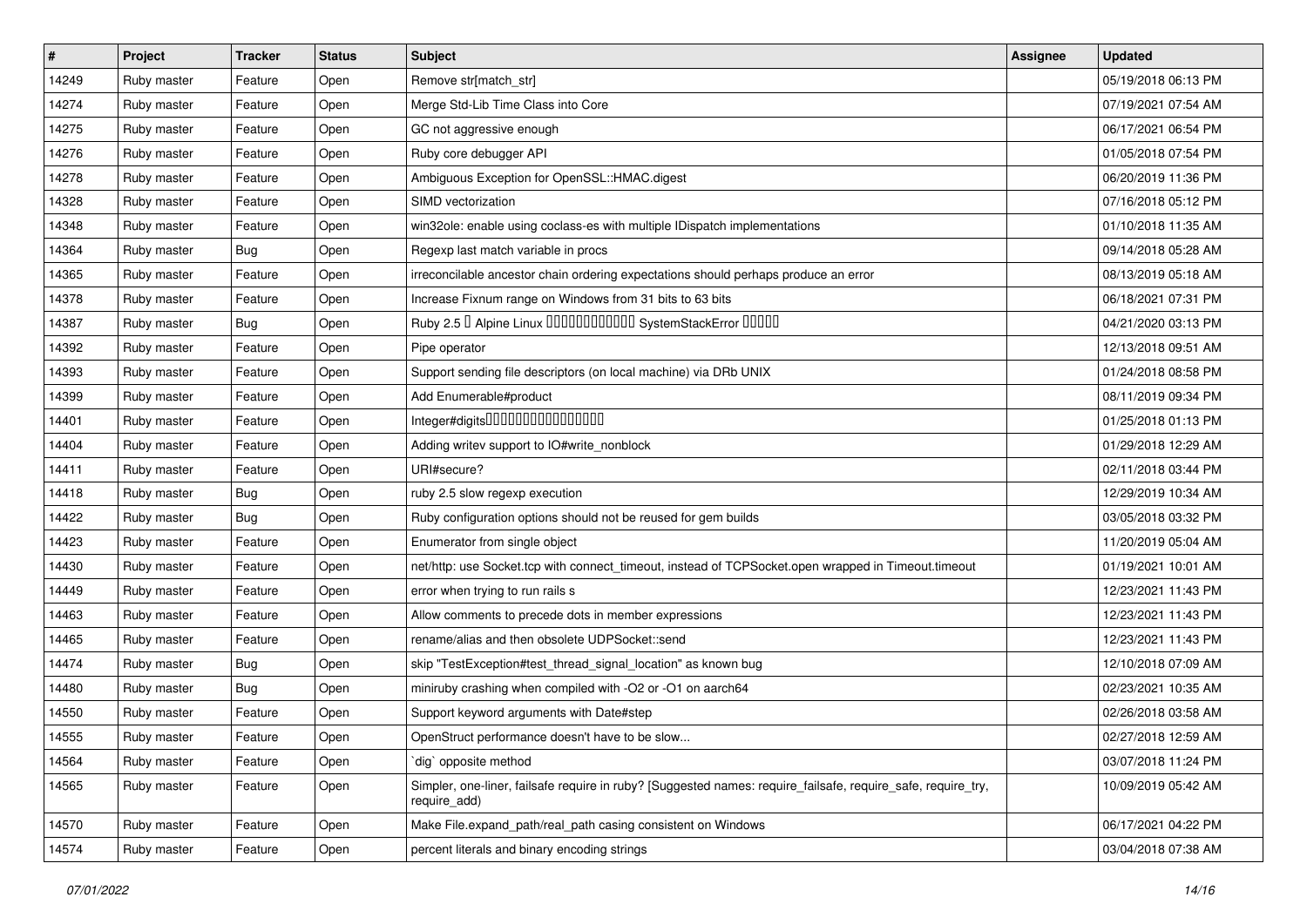| $\vert$ # | Project     | <b>Tracker</b> | <b>Status</b> | <b>Subject</b>                                                                                                                | <b>Assignee</b> | <b>Updated</b>      |
|-----------|-------------|----------------|---------------|-------------------------------------------------------------------------------------------------------------------------------|-----------------|---------------------|
| 14580     | Ruby master | Feature        | Open          | Hash#store accepts a block                                                                                                    |                 | 03/08/2018 11:59 AM |
| 14582     | Ruby master | <b>Bug</b>     | Open          | Unable to use `method_entry` and `method_return` tracing probes since 2.5                                                     |                 | 06/18/2021 06:08 PM |
| 14585     | Ruby master | Feature        | Open          | Array#each_pair                                                                                                               |                 | 03/11/2018 11:38 PM |
| 14593     | Ruby master | Feature        | Open          | Add `Enumerator#concat`                                                                                                       |                 | 03/08/2018 09:15 PM |
| 14601     | Ruby master | Feature        | Open          | test-all & ruby/test_m17n_comb.rb - fixup                                                                                     |                 | 08/26/2019 07:30 PM |
| 14602     | Ruby master | Feature        | Open          | Version of dig that raises error if a key is not present                                                                      |                 | 05/25/2022 12:02 PM |
| 14605     | Ruby master | Feature        | Open          | Remove `original_iseq` from `rb_iseq_constant_body`                                                                           |                 | 08/26/2019 07:31 PM |
| 14606     | Ruby master | Feature        | Open          | Change begin-else-end without rescue from warning to syntax error                                                             |                 | 03/16/2018 01:22 AM |
| 14615     | Ruby master | Feature        | Open          | Consider introducing shortcut to check Net::HTTP response type                                                                |                 | 03/19/2018 05:43 AM |
| 14618     | Ruby master | Feature        | Open          | Add display width method to String for CLI                                                                                    |                 | 03/21/2018 04:00 AM |
| 14624     | Ruby master | Feature        | Open          | #{nil} allocates a fresh empty string each time                                                                               |                 | 04/21/2018 11:12 AM |
| 14625     | Ruby master | Feature        | Open          | yield_self accepts an argument, calling to_proc                                                                               |                 | 03/30/2018 06:52 AM |
| 14636     | Ruby master | Feature        | Open          | `Hash` has a method for accessing the shortest path towards a certain key                                                     |                 | 03/28/2018 09:42 AM |
| 14669     | Ruby master | Feature        | Open          | Regexp does not expose the amount of capture groups.                                                                          |                 | 04/08/2018 11:11 AM |
| 14672     | Ruby master | Feature        | Open          | Introduce a Date.safe_parse method                                                                                            |                 | 04/18/2018 10:11 AM |
| 14673     | Ruby master | Misc           | Open          | Documentation for `Array#drop` / `drop_while` unclear in regard to modification                                               |                 | 04/10/2018 09:51 AM |
| 14681     | Ruby master | Bug            | Open          | `syswrite': stream closed in another thread (IOError)                                                                         |                 | 04/22/2018 12:12 AM |
| 14685     | Ruby master | Feature        | Open          | IRB doesn't print exception cause                                                                                             |                 | 04/13/2018 03:20 PM |
| 14701     | Ruby master | Feature        | Open          | If the object is not frozen, I want to be able to redefine the compound assignment operator.                                  |                 | 08/11/2019 08:46 PM |
| 14710     | Ruby master | Feature        | Open          | I'd like to know from C API that "It has only one reference to Ruby object" to determine whether it is a<br>temporary object. |                 | 04/24/2018 11:28 PM |
| 14715     | Ruby master | Feature        | Open          | Pathname#== should compare by #realpath instead of #to_s                                                                      |                 | 08/26/2019 07:38 PM |
| 14718     | Ruby master | Feature        | Open          | Use jemalloc by default?                                                                                                      |                 | 03/25/2020 06:38 PM |
| 14723     | Ruby master | Feature        | Open          | [WIP] sleepy GC                                                                                                               |                 | 05/18/2018 09:13 AM |
| 14735     | Ruby master | Misc           | Open          | thread-safe operations in a hash could be documented                                                                          |                 | 05/04/2018 01:09 PM |
| 14758     | Ruby master | Feature        | Open          | Add a first-class support for isolated bounded packages / modules / contexts                                                  |                 | 05/18/2018 09:13 AM |
| 14759     | Ruby master | Feature        | Open          | [PATCH] set M_ARENA_MAX for glibc malloc                                                                                      |                 | 03/15/2019 06:54 AM |
| 14761     | Ruby master | <b>Bug</b>     | Open          | TestThread#test_join_limits hangs up on Solaris 10 with gcc                                                                   |                 | 05/16/2018 05:23 AM |
| 14768     | Ruby master | Misc           | Open          | Add documentation for    and &&                                                                                               |                 | 05/17/2018 09:45 AM |
| 14770     | Ruby master | Misc           | Open          | [META] DevelopersMeeting                                                                                                      |                 | 05/17/2018 12:28 PM |
| 14771     | Ruby master | Feature        | Open          | Add method to create DNS resource from data string                                                                            |                 | 05/17/2018 10:43 PM |
| 14777     | Ruby master | Feature        | Open          | Add Range#offset?                                                                                                             |                 | 05/19/2018 03:50 PM |
| 14783     | Ruby master | Feature        | Open          | String#chars_at / String#bytes_at                                                                                             |                 | 05/24/2018 01:18 PM |